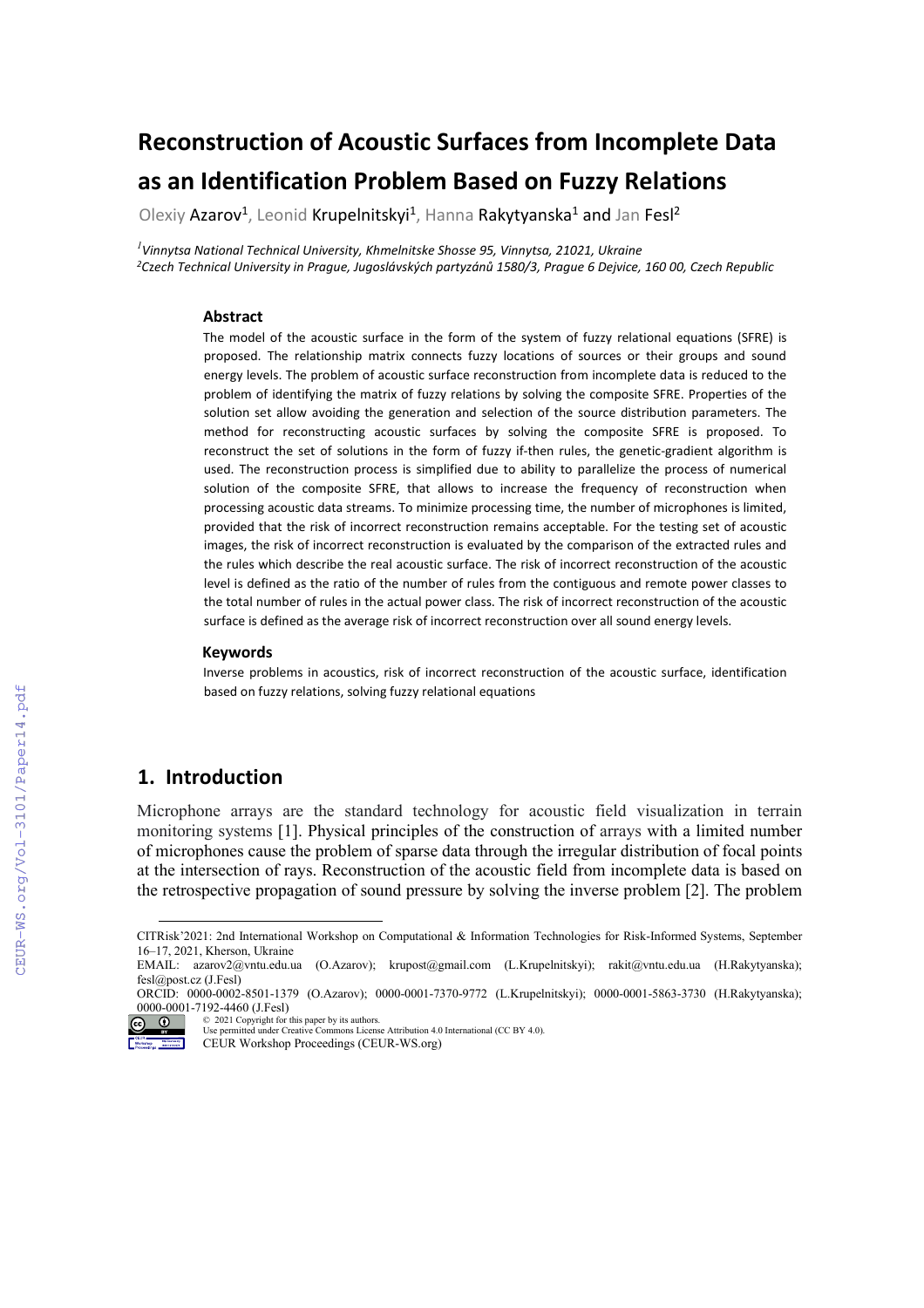of increasing the acoustic image resolution consists in finding the coordinates and powers of sound sources, provided that the number of sources and their configuration are unknown. The model of acoustic field is built on the basis of the fundamental laws of sound energy propagation [2]. The use of classical regularization methods for solving the inverse problem of sound field reconstruction is limited to cases of a known number of sparse sources [3, 4]. Under data uncertainty, the source parameters are estimated using statistical methods [5, 6]. Such methods require significant computational costs for conducting a series of expensive experiments in order to specify the position of sources and their powers.

To minimize processing time, the number of microphones is limited, provided that the risk of incorrect reconstruction remains acceptable. The problem of acoustic field reconstruction from incomplete data can be considered as an identification problem based on fuzzy relations [7, 8]. The acoustic surface is described by the fuzzy rule base, which is modeled by the fuzzy relationship matrix. In the theory of fuzzy relational equations, the problem of extraction of the relationship matrix from experimental data belongs to the class of inverse problems [9]. The set of solutions to the inverse problem corresponds to the set of variants of the acoustic field reconstruction in the form of the set of if-then rules [8]. The risk of incorrect reconstruction of the acoustic surface is defined as the ratio of the number of incorrect rules to the total number of rules. Therefore, it is advisable to use intelligent identification technologies that will provide the permissible risk of incorrect reconstruction of the acoustic field without resorting to a series of costly experiments [7, 8].

#### **2. Literature Review**

The problem of incomplete data is solved by increasing the number of measurements, where estimates of source parameters are determined by beamforming methods [10]. In contrast to the classical beamforming, a series of experiments are performed from different positions of the array with a variable distribution of sensors (microphones). In [10], the sequence of array positions around the sources is chosen randomly or experiments are performed with deterministic patterns of measurement positions. The concept of forming the average beam, which consists in choosing a stationary field based on the results from different measurement positions, is proposed in [11]. In [12], the method of beamforming based on the most frequently repeated observations is derived. In [12, 13], the optimal array position and beamforming mode are determined on the basis of the Monte Carlo method.

Further processing of the experimental results is aimed to estimate the position of the sources and their contribution to the overall distribution of sound energy of the field by statistical inference methods [14]. The inference method [14] is based on maximizing the likelihood function, which can be interpreted as the measure of agreement between the statistical model and uncertain measurement data. To estimate the parameters of sound sources, an algorithm of expectation maximization is used, which iteratively maximizes the criterion by sequentially estimating the contribution of each source to the overall distribution of the sound field energy [14]. The reliability of the source parameters estimation is determined by the degree of data sparseness [15]. In general, the contribution of each source is estimated by simulation modeling [16]. The candidate source field is removed from the field generated by the cumulative effect of the sources until the noise level is less than the threshold value [14, 16, 17].

Refinement of the acoustic image by the method of Bayesian inference is called Bayesian focusing [10, 18, 19]. Resolution of the reconstruction based on the Bayesian model is increased due to a priori information on the sources distribution. This makes it possible to consistently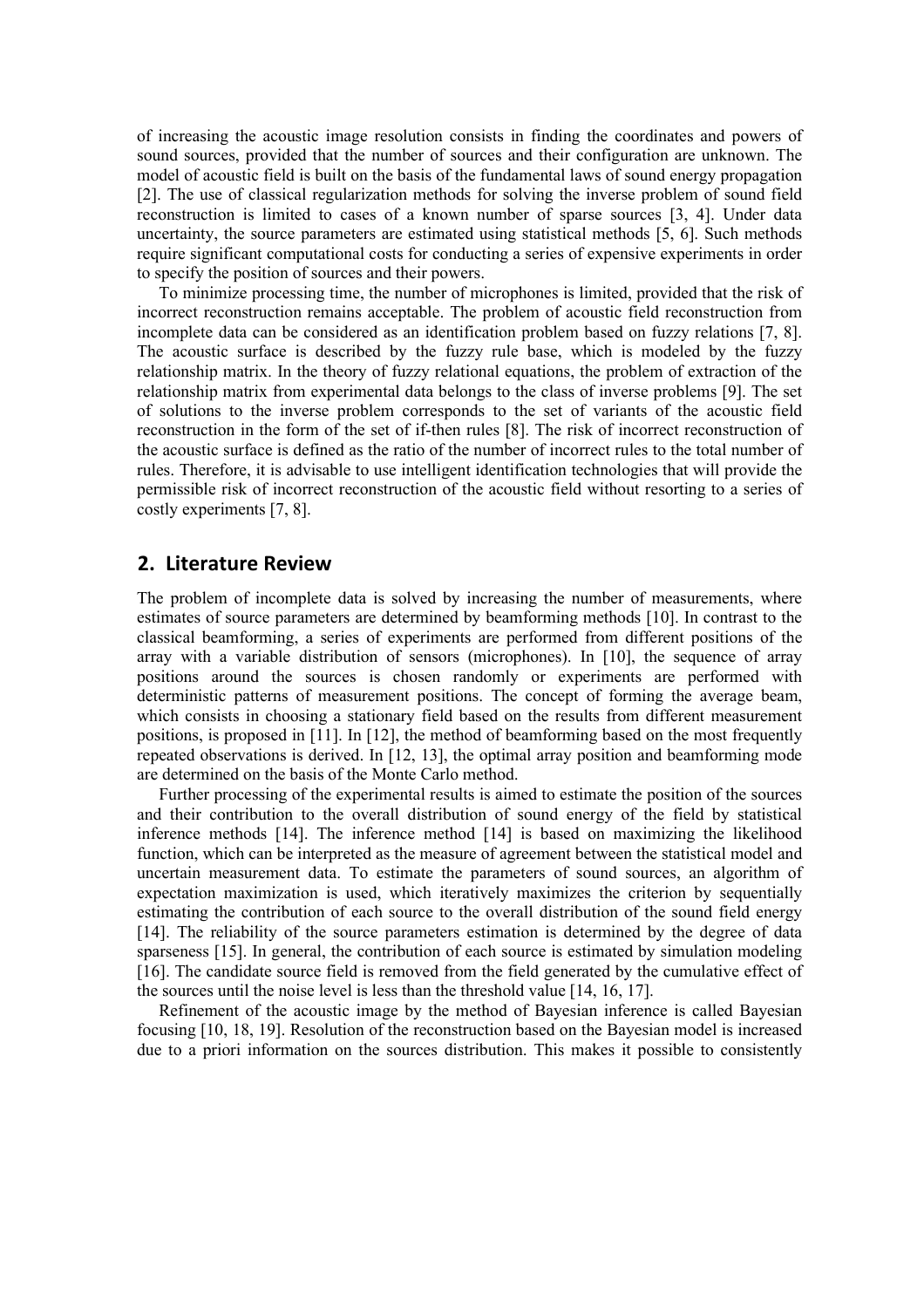estimate the position of sound sources by selecting a model of sound energy distribution according to the measured data. As a result of solving the inverse problem, the scan parameters are automatically estimated together with the source distribution parameters. In this case, the current estimates of the source parameters are used to update the tuning functions at the next iteration.

Statistically optimized field reconstruction requires significant costs. The cost of experiments rises with increasing requirements for equipment [10, 13, 20], which in contrast to empirical tuning provides optimal beamforming parameters in accordance with source distribution parameters. However, processing of acoustic stream data eliminates the possibility of conducting a series of experiments for multiple initialization of iterative search for sound sources parameters. In this case, derivation of a three-dimensional model of the acoustic field is carried out using alternative technologies. Separation of closely located sources on the terrain is not advisable in terms of computational costs, as excessive detail does not improve the general idea of real events in the acoustic field. Therefore, 3D visualization of complex acoustic scenes uses the method of an equivalent source, which reproduces the sound pressure similar to that measured in some virtual acoustic volume using the method of least squares [15, 16, 21–23]. In this case, spatial reconstruction is simplified and adapted to real measurement scenarios without the need to reconstruct the parameters of all sources in the acoustic field [10].

In conditions of incomplete data, the equivalent source method leads to the development of the sound field models with interval or fuzzy parameters [24, 25]. The location of the sources is estimated by fuzzy clustering methods based on the analysis of the density of the peak values in the sound field [26–28]. The contribution of an individual source or a group of sources to the total sound energy level is modeled by relationship matrices. Finally, for the found number of sources or their clusters, the field parameters are restored by regularization methods [3, 4]. Reconstruction of real acoustic scenes on the terrain is carried out by generating possible scenarios based on cluster analysis, followed by genetic selection of sources that provide a minimum distance between the model and observed sound pressure levels [28]. As a result, reconstruction of the field generated by multiple sources requires significant computational costs, as it is reduced to the generation and selection of relationship matrices that determine the distribution of the sources in the sound field.

### **3. Problem Statement**

This paper proposes a model of the acoustic surface based on the system of fuzzy relational equations (SFRE). The coordinates of a sound source or a group of sources are described by fuzzy terms, and the matrix of fuzzy relations connects the locations of the sources and the sound energy levels of the field. The SFRE connects membership functions of the source locations and the sound energy levels using the compositional rule of inference [29]. Then the problem of acoustic surface reconstruction is reduced to solving the composite SFRE obtained for the available measurement results "coordinates - field strength" [8, 9]. The method for extracting fuzzy relations from experimental data by solving the composite SFRE was proposed in [8, 30, 31]. The method [8, 30, 31] is based on the numerical resolution of the SFRE using genetic and neural technology aimed at adapting the solution as new experimental data becomes available [32, 33]. Following [8, 30, 31], solving the composite SFRE is accomplished in two stages. At the first stage, the null solution for the relationship matrix and the membership functions parameters is determined. The null solution ensures the minimum difference between the results of linguistic approximation and experimental data. At the second stage, the null solution allows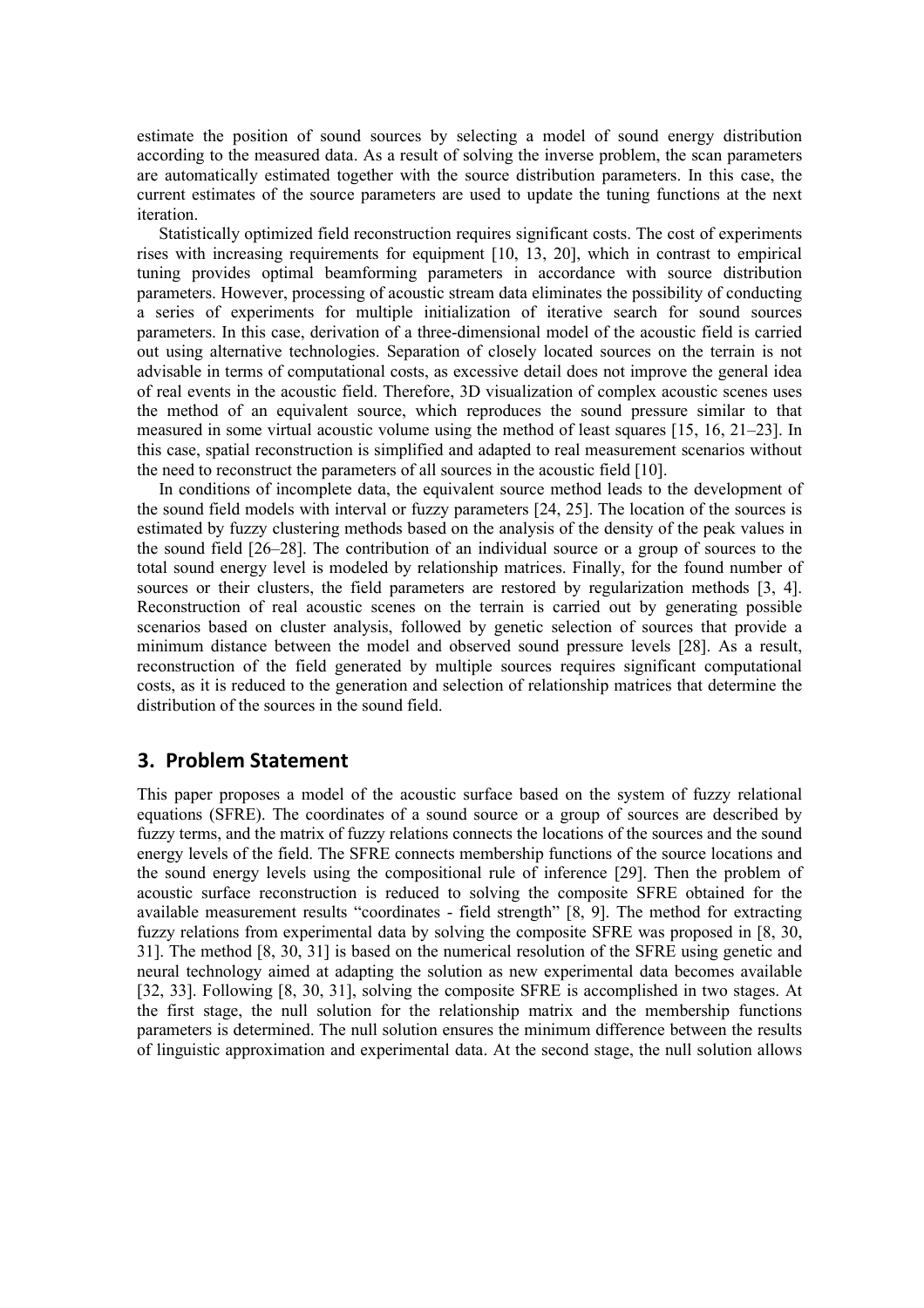to organize the parallel search for the solution set in the form of the lower and upper bounds of fuzzy relations. Linguistic interpretation involves the transition from a set of solutions for the matrix of fuzzy relations to a set of fuzzy IF-THEN rules [34].

Following [8, 30, 31], at the first stage of reconstruction, the null distribution of sound energy levels in the form of the relational matrix is obtained. The parameters of membership functions of the fuzzy terms, which describe the coordinates of sound sources, are determined simultaneously with the null distribution of the field energy. At the second stage, the set of solutions in the form of boundary sound energy levels of the field for the matrix of fuzzy relations is determined. In this case, the results of fuzzy logic inference are the lower and upper acoustic surfaces. The number of variants for sound field reconstruction is defined by transforming the relationship matrix to a set of IF-THEN rules describing the acoustic surface.

Risk of incorrect reconstruction is evaluated by the comparison of the extracted rules and the rules which describe the real acoustic surface. The total number of rules is distributed according to the sound energy levels. Due to incomplete data, the interval rule is considered correct if the actual acoustic level is embedded within the lower and upper acoustic surfaces. The probability of correct reconstruction of the acoustic level is defined as the ratio of the number of correct rules to the total number of rules in the power class. The rule is considered incorrect if a different acoustic level is reconstructed instead of the actual acoustic level. Incorrect rules are divided into rules from the contiguous and remote power classes. The risk of incorrect reconstruction of the acoustic level is defined as the ratio of the number of incorrect rules to the total number of rules in the certain power class. The probability of correct reconstruction of the acoustic surface is defined as the average probability of correct reconstruction over all sound energy levels, and the risk of incorrect reconstruction – as the average risk of reconstruction of the contiguous and remote acoustic levels.

Properties of the solution set of the composite SFRE allow avoiding the generation and selection of the source distribution parameters based on relationship matrices "location - sound energy level" [26–28]. The process of recovering the field generated by multiple sources is simplified due to ability to parallelize the process of numerical resolution of the composite SFRE, that allows to increase the frequency of reconstruction when processing acoustic data streams. The genetic-neural algorithm of solving the SFRE for the problems of acoustic field reconstruction was proposed in [35], where the field model was built on the basis of the fundamental laws of the sound theory [1, 2], and the source parameters were determined by crisp values. Unlike [35], in this work the number of sound sources is not limited. An acoustic surface in the form of the fuzzy knowledge base is subject to reconstruction, where the number of input terms is limited by the size of the controlled area. The proposed approach does not require a series of cost experiments and allows to restrict experimental conditions with equipment that implements classical beamforming methods for processing acoustic data streams under incomplete measurement results.

*The aim of the work* is to develop the method based on solving the composite SFRE for reconstructing acoustic surfaces from incomplete data. The method should provide the minimum processing time while preserving the permissible risk of incorrect reconstruction of the acoustic field.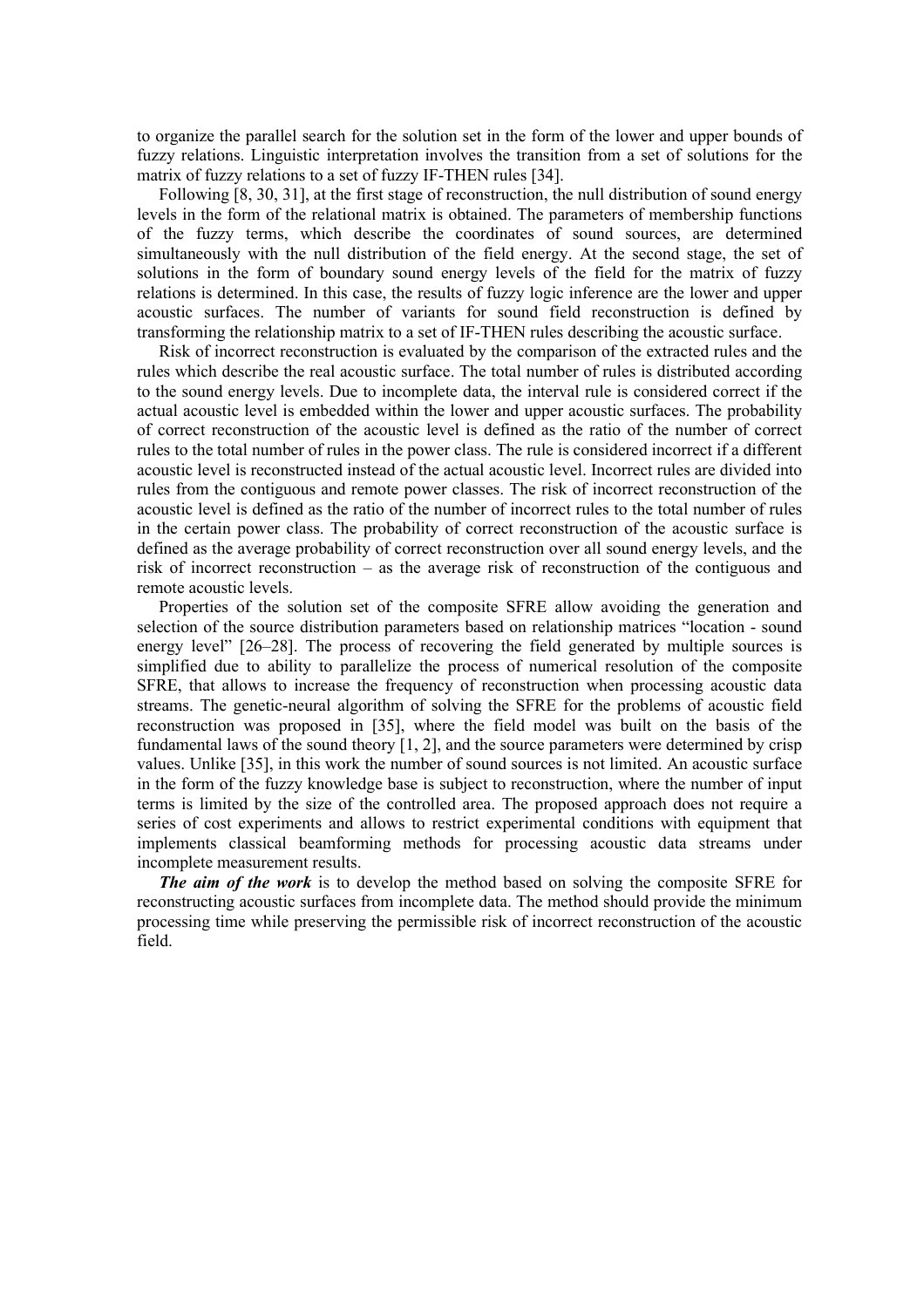### **4. Model and Method for Sound Surfaces Reconstruction**

### **4.1. Problem of knowledge extraction for recovering acoustic surfaces**

In order to ensure the safety of mass events which involve the participation of people and equipment, the open area with coordinates  $x_1 = x_2 \in [0, 250]$  m is controlled by acoustic vision. It is assumed that there is no effect of repeated reflection of acoustic signals. Following the fundamental laws of the sound theory [1, 2], the levels of sound field energy  $y(x_1, x_2)$  are determined as follows:

$$
y(x_1, x_2) = 10 \lg \left( \frac{1}{l_0} \cdot \sum_{p=1}^n \frac{w_p}{4\pi \left[ (x_1 - u_p)^2 + (x_2 - v_p)^2 \right]} \right),\tag{1}
$$

where  $I_0 = 10^{-12}$  Wt/m<sup>2</sup> is the intensity of the audibility threshold; *n* is the number of sources;  $u_p$ ,  $v_p$  and  $w_p$  are the coordinates and power of the p-th sound source.

The real acoustic image  $y(x_1, x_2)$  was generated by  $n = 300$  sources with a sound power range of  $w_p \in [10^{-8}, 10^{-1}]$  Wt,  $p = \overline{1, n}$ , which corresponds to acoustic levels of  $y \in [40, \frac{1}{2}]$ 110] dB  $[1, 2]$ . The real acoustic image  $(1)$  at the input of the microphone array is shown in Figure 1.

The acoustic image (1) at the output of the microphone array is shown in Figure 2. The microphone array is formed by the matrix of 32\*32 microphones with the distance of 25 m and the scanning step of  $1^0$  [35]. Image resolution which is  $Q = 3615$  points decreases with the growth of the distance from the center of the array.



**Figure 1**: The real acoustic image for  $n = 300$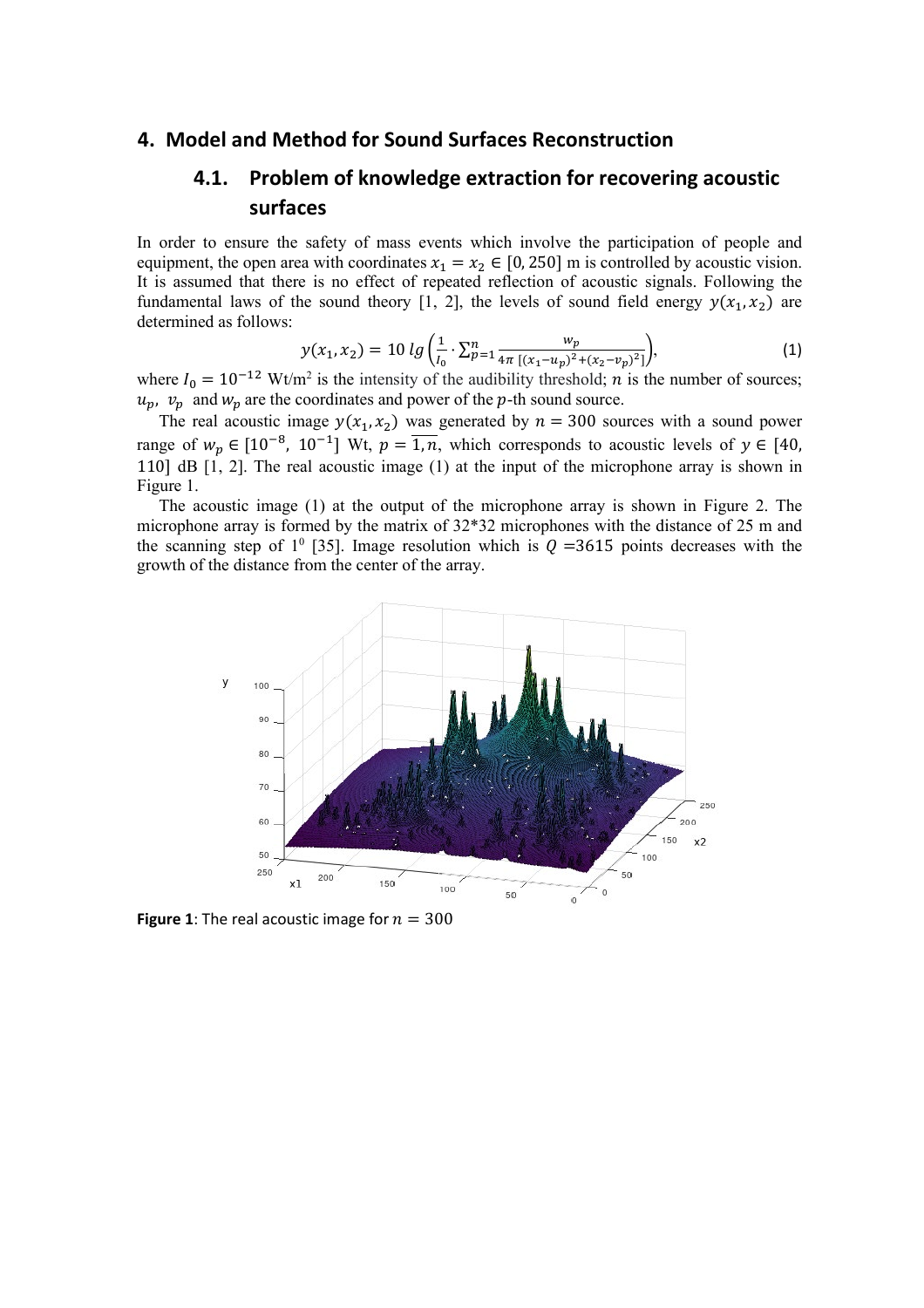

**Figure 2**: The observed acoustic image at the output of the microphone array

The problem of sound field reconstruction consists in the following. For the observed image in the form of the Q =3615 measurement results "coordinates  $\hat{x}_1^s$ ,  $\hat{x}_2^s$  - level of acoustic energy  $\hat{y}_s$ ",  $s = \overline{1, Q}$ , it is necessary to restore the real image  $y(x_1, x_2)$  at the input of the microphone array in order to increase the resolution to  $250 \times 250 = 62500$  points. For this purpose, using the available measurement results, it is necessary to extract knowledge about the acoustic surface in the form of IF-THEN rules [7, 8]:

Rule *K*: IF  $x_1 = a_{1K}$  AND  $x_2 = a_{2K}$  THEN  $y = d_K$ ,  $K = \overline{1, Z}$ , (2) where  $a_{1K} \in \{c_{11}, \ldots, c_{1k_1}\}\$  and  $a_{2K} \in \{c_{21}, \ldots, c_{2k_2}\}\$  are the fuzzy terms for estimating the variables  $x_1$  and  $x_2$  in the rule  $K$ ;  $d_K \in \{E_1, \ldots, E_M\}$  is the decision class for estimating the variable  $y$  in the rule  $K$ ;  $Z$  is the number of rules.

## **4.2. Assessing the risk of incorrect reconstruction of the acoustic surface**

To evaluate the risk of incorrect reconstruction of the acoustic surface, it is necessary to make a distribution of Z rules according to the acoustic levels  $\{E_1, \ldots, E_M\}$  [7].

We shall denote:

 $z_i$  is the number of rules demanding the acoustic level  $E_i$ , that is  $Z = z_1 + ... + z_M$ ;

 $z_{IL}$  is the number of rules reconstructed by fuzzy inference for the acoustic level  $E_L$  instead of the acoustic level  $E_I$ , that is  $z_I = z_{I1} + ... + z_{IM}$ .

For the power classes of sound sources, quality of reconstruction is evaluated as follows:

$$
P_J^1 = \frac{z_{JJ}}{z_J}, P_J^0 = 1 - P_J^1 = \frac{1}{z_J} \sum_{\substack{L=1 \ L \neq J}}^M z_{JL},
$$

where  $P_J^1$  is the probability of correct reconstruction of the acoustic level  $E_J$ ;  $P_J^0$  is the risk of incorrect reconstruction of the acoustic level  $E_I$ .

For the acoustic surface, quality of reconstruction is evaluated as follows:

$$
P^1 = \frac{1}{Z} \sum_{J=1}^{M} z_{JJ}, P^0 = 1 - P^1 = \frac{1}{Z} \sum_{J=1}^{M} \sum_{\substack{L=1 \ L \neq J}}^{M} z_{JL},
$$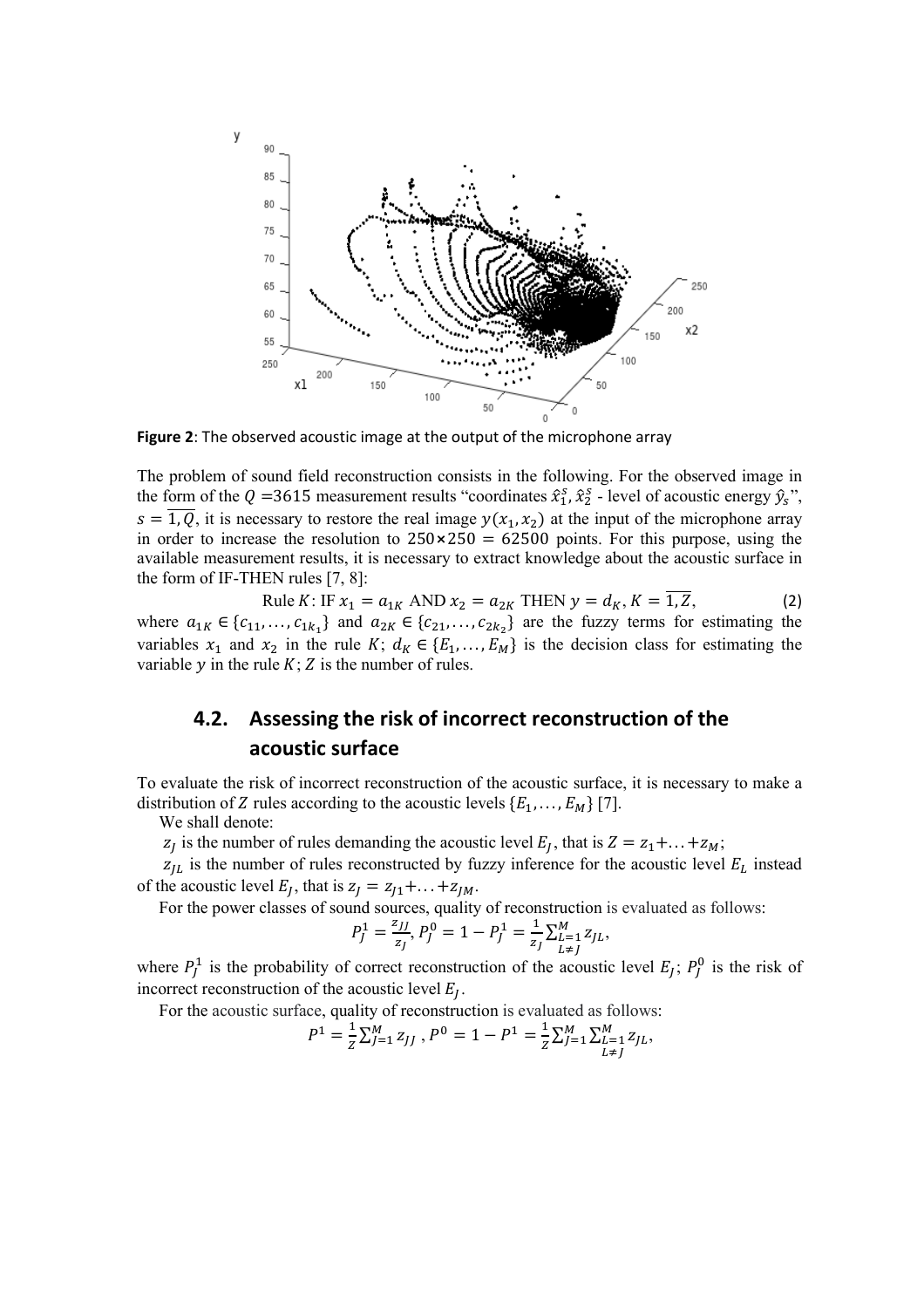where  $P<sup>1</sup>$  is the probability of correct reconstruction of the acoustic surface;  $P<sup>0</sup>$  is the risk of incorrect reconstruction of the acoustic surface.

### **4.3. Fuzzy relational model of the acoustic surface**

We shall redenote:

 ${c_{11},..., c_{1k_1}, c_{21},..., c_{2k_2}}={C_1,..., C_N}, N = k_1 + k_2$ , is the set of fuzzy terms for estimating the coordinates of the sound field  $x_1$  and  $x_2$ .

The fuzzy knowledge base (2) is modeled using the system of one-dimensional relation matrices «location  $c_{il}$  – sound energy level  $E_l$ »

$$
\mathbf{R}_i \subseteq c_{il} \times E_J = [r_{il,J}, i = \overline{1,2}, l = \overline{1, k_i}, J = \overline{1, M}].
$$

The equivalent relation matrix

$$
\mathbf{R} \subseteq C_I \times E_J = [r_{IJ}, I = \overline{1,N}, J = \overline{1,M}]
$$

defines the fuzzy distribution of the sound energy levels in the field. The element  $r_{IJ} \in [0, 1]$  of the matrix  $\bf{R}$  is interpreted as the measure of manifestation of the sound energy level  $E_j$  at the location  $C_I$ .

Given matrices  $\mathbf{R}_i$ , the acoustic surface can be described with the help of the SFRE [29]:<br> $\mu^E = \mu^{A_1} \circ \mathbf{R}_1 \cap \mu^{A_2} \circ \mathbf{R}_2$ ,

$$
\mu^E = \mu^{A_1} \circ R_1 \cap \mu^{A_2} \circ R_2,\tag{3}
$$

where  $\mu^{A_i}(x_i) = (\mu^{c_{i1}}, \dots, \mu^{c_{ik_i}})$  is the vector of membership degrees of the variable  $x_i$  to the fuzzy locations  $c_{il}$ ,  $i = \overline{1,2}$ ,  $l = \overline{1,k_i}$ ;  $\mu^E = (\mu^{E_1}, \dots, \mu^{E_M})$  is the vector of membership degrees of the variable y to the sound energy levels  $E_i$ ,  $I = \overline{1,M}$ ;  $\circ$  is the operation of *max-min* composition [29].

Following [8, 30, 31], the matrices of membership degrees

$$
\widehat{\boldsymbol{\mu}}^{A_i}(\widehat{\boldsymbol{x}}_i^S) = \begin{bmatrix} \widehat{\mu}^{c_{i_1}}(\widehat{\boldsymbol{x}}_i^1) & \dots & \widehat{\mu}^{c_{ik_i}}(\widehat{\boldsymbol{x}}_i^1) \\ \dots & \dots & \dots \\ \widehat{\mu}^{c_{i_1}}(\widehat{\boldsymbol{x}}_i^Q) & \dots & \widehat{\mu}^{c_{ik_i}}(\widehat{\boldsymbol{x}}_i^Q) \end{bmatrix}, \widehat{\boldsymbol{\mu}}^E(\widehat{\boldsymbol{y}}_s) = \begin{bmatrix} \widehat{\mu}^{E_1}(\widehat{\boldsymbol{y}}_1) & \dots & \widehat{\mu}^{E_M}(\widehat{\boldsymbol{y}}_1) \\ \dots & \dots & \dots \\ \widehat{\mu}^{E_M}(\widehat{\boldsymbol{y}}_Q) & \dots & \widehat{\mu}^{E_M}(\widehat{\boldsymbol{y}}_Q) \end{bmatrix}
$$

can be obtained according to the microphone array measurement results "field coordinates  $\hat{x}_1^s$ ,  $\hat{x}_2^s$ – acoustic energy level  $\hat{y}_s$ ",  $s = \overline{1, Q}$ .

Given matrices  $\hat{\mu}^{A_i}$ ,  $\hat{\mu}^E$ , the acoustic surface can be described with the help of the composite SFRE [8, 30, 31]:

$$
\widehat{\boldsymbol{\mu}}^{E}(\widehat{y}_{S}) = \widehat{\boldsymbol{\mu}}^{A_{1}}(\widehat{x}_{1}^{S}) \circ \boldsymbol{R}_{1} \cap \widehat{\boldsymbol{\mu}}^{A_{2}}(\widehat{x}_{2}^{S}) \circ \boldsymbol{R}_{2}.
$$
\n(4)

For each sound energy level  $E_I$ ,  $J = \overline{1,M}$ , the SFRE (4) can be rewritten in the form [9]:

$$
\widehat{\boldsymbol{\mu}}^{E_J}(\widehat{y}_s) = \widehat{\boldsymbol{\mu}}^{A_1}(\widehat{x}_1^s) \circ \boldsymbol{r}_1^J \cap \widehat{\boldsymbol{\mu}}^{A_2}(\widehat{x}_2^s) \circ \boldsymbol{r}_2^J, s = \overline{1, Q},
$$
\n<sup>(5)</sup>

where  $\hat{\boldsymbol{\mu}}^{E_j} = (\hat{\mu}^{E_j}(\hat{y}_1), \dots, \hat{\mu}^{E_j}(\hat{y}_Q))^T$  and  $\boldsymbol{r}_i^j = (r_{i1,j}, \dots, r_{ik_i,j})^T$  are the vector-columns of the matrix of observed values  $\hat{\mu}^E$  and the fuzzy relation matrix  $\mathbf{R}_i$  for the sound energy level  $E_i$ .

To obtain the degree of membership of the coordinate  $x$  to the fuzzy location  $c$ , we will use the membership function of the form [7]:

$$
\mu^{c}(x) = \frac{1}{1 + \left(\frac{x - \beta}{\sigma}\right)^2},\tag{6}
$$

where  $\beta$  is the coordinate of the function maximum;  $\sigma$  is the concentration parameter.

To obtain the crisp values of acoustic energy, the defuzzification operation is performed according to the centroid method [29].

Correlations (3)–(6) define the fuzzy model of the acoustic surface as follows: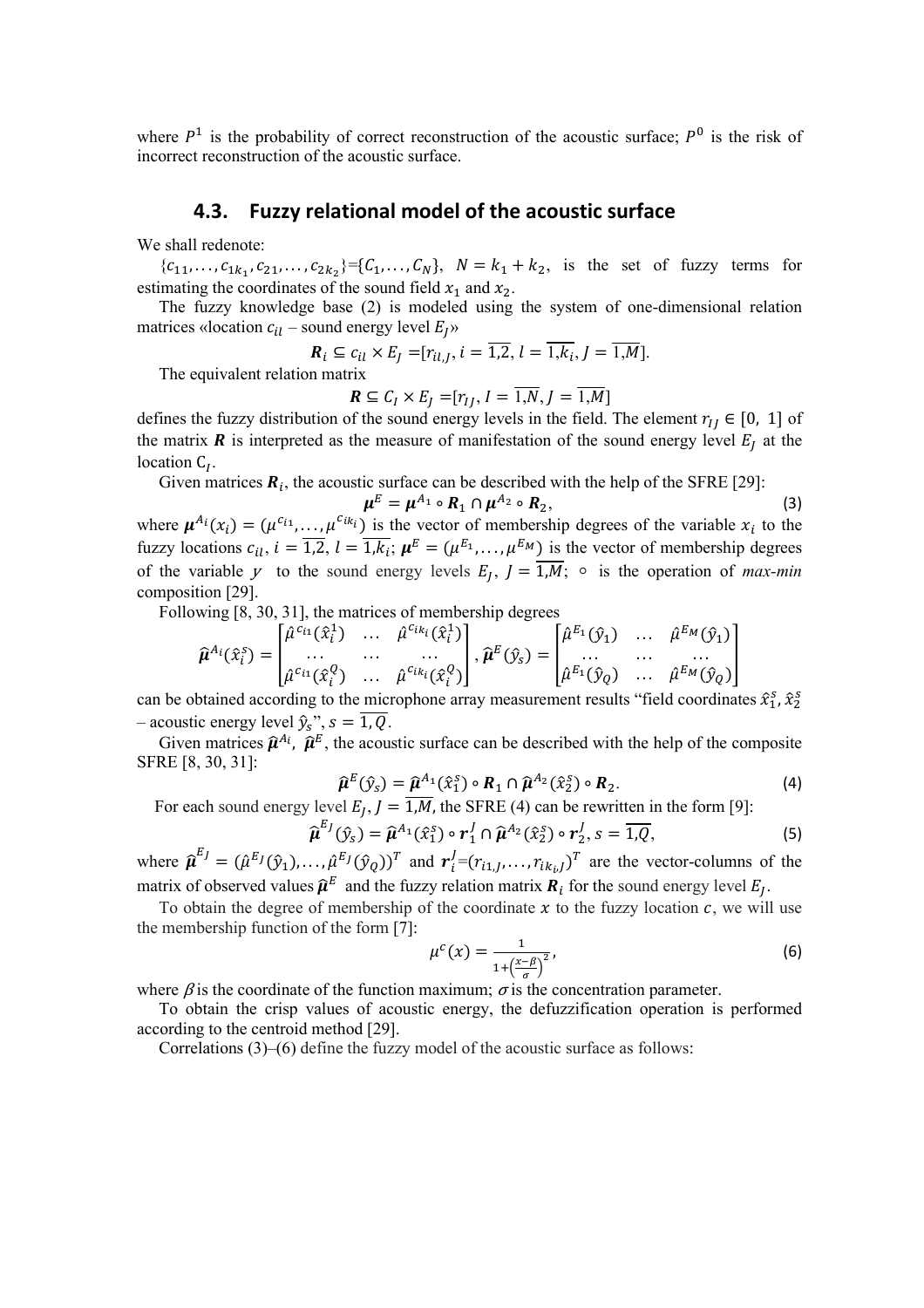$$
y = f_R(x_1, x_2, \boldsymbol{B}_C, \boldsymbol{\Omega}_C, \boldsymbol{R}_1, \boldsymbol{R}_2),
$$
\n(7)

where for each sound energy level  $E_J$ ,  $J = 1,M$ , fuzzy relations are restored by solving the composite SFRE

$$
\widehat{\boldsymbol{\mu}}^{E_J}(\widehat{\mathbf{y}}_s) = \widehat{f}_R^J(\widehat{\mathbf{x}}_1^s, \widehat{\mathbf{x}}_2^s, \boldsymbol{B}_C, \boldsymbol{\Omega}_C, \mathbf{r}_1^J, \mathbf{r}_2^J), s = \overline{1, Q},
$$
\n(8)

obtained according to the microphone array measurement results  $(\hat{x}_1^s, \hat{x}_2^s, \hat{y}_s)$ ,  $s = 1, Q$ . Here  $\mathbf{B}_c = (\beta^{c_1}, \ldots, \beta^{c_N})$  and  $\mathbf{\Omega}_c = (\sigma^{c_1}, \ldots, \sigma^{c_N})$  are the vectors of  $\beta$ - and  $\sigma$ - parameters for

the fuzzy locations  $C_1, \ldots, C_N$  membership functions;  $f_R$  and  $\hat{f}_R^J$  are the operators of inputsoutput connection, corresponding to formulas (3), (6) and (5), (6), respectively.

### **4.4. Method of acoustic surfaces reconstruction based on solving composite SFRE**

Following [8, 30, 31], the problem of acoustic surface reconstruction is reduced to finding the null solution and the solution set for the fuzzy matrix of energy distribution R.

When searching for the null distribution, the problem of tuning the fuzzy model (7) is formulated as follows. It is necessary to find the vectors of fuzzy locations parameters  $\mathbf{B}_c$ ,  $\mathbf{\Omega}_c$ , and the fuzzy relation matrix R, which provide the least distance between the model and the observed acoustic images:

$$
F = \sum_{s=1}^{Q} [f_R(\hat{x}_1^s, \hat{x}_2^s, \boldsymbol{B}_C, \boldsymbol{\Omega}_C, \boldsymbol{R}_1, \boldsymbol{R}_2) - \hat{y}_s]^2 = \min_{\boldsymbol{B}_C, \boldsymbol{\Omega}_C, \boldsymbol{R}_1, \boldsymbol{R}_2}.
$$
 (9)

When searching for the reconstruction set, the problem of solving the composite SFRE (8) is formulated as follows [8, 30, 31]. Given fuzzy locations parameters  $\mathbf{B}_c$ ,  $\mathbf{\Omega}_c$ , the fuzzy relation matrix  $\mathbf{R} = [r_{II}], I = \overline{1,N}, J = \overline{1,M}$ , should be found which satisfies the constraints  $r_{II} \in [0, 1]$ and provides the least distance between the model and the observed vectors of membership degrees to the sound energy levels  $E_I$ ; that is, the minimum value of the criterion (9):

$$
F = \sum_{j=1}^{M} \left[ \hat{f}_{R}^{j}(\hat{x}_{1}^{S}, \hat{x}_{2}^{S}, \boldsymbol{B}_{C}, \boldsymbol{\Omega}_{C}, \boldsymbol{r}_{1}^{J}, \boldsymbol{r}_{2}^{J}) - \hat{\boldsymbol{\mu}}^{E_{j}}(\hat{y}_{S}) \right]^{2} = \min_{\boldsymbol{r}_{1}^{J}, \boldsymbol{r}_{2}^{J}} s = \overline{1, Q}.
$$
 (10)

Following [8, 30, 31], the composite SFRE (8) has the solution set, that defines the set of variants for the sound field reconstruction in the form of the lower and upper acoustic surfaces. The solution to the SFRE (8) can be represented in the form of intervals [32, 33]:

$$
r_{IJ} = [\underline{r}_{IJ}, \overline{r}_{IJ}] \subset [0,1], I = \overline{1,N}, J = \overline{1,M},
$$
\n(11)

which correspond to the set of IF-THEN rules

Rule K: IF 
$$
x_1 = a_{1K}
$$
 AND  $x_2 = a_{2K}$  THEN  $\underline{y} = \underline{d}_K$  AND  $\overline{y} = \overline{d}_K$ ,  $K = \overline{1, Z}$ . (12)

Here  $\tau_{IJ}(\overline{r}_{IJ})$  are the lower (upper) bounds of the fuzzy relations  $r_{IJ}$  in the sound field energy distribution;  $\underline{d}_K(d_K) \in \{E_1, \ldots, E_M\}$  are the decision classes for estimating the variables  $y(\overline{y})$  in the rule  $K$  for the lower (upper) acoustic surfaces.

The null solution  $\mathbf{R}_0 = [r_{IJ}^0]$ ,  $I = 1, N$ ,  $J = 1, M$ , of the optimization problem (9) allows to parallelize the search for upper and lower bounds of the intervals (11) for each sound energy level  $E_I$ , where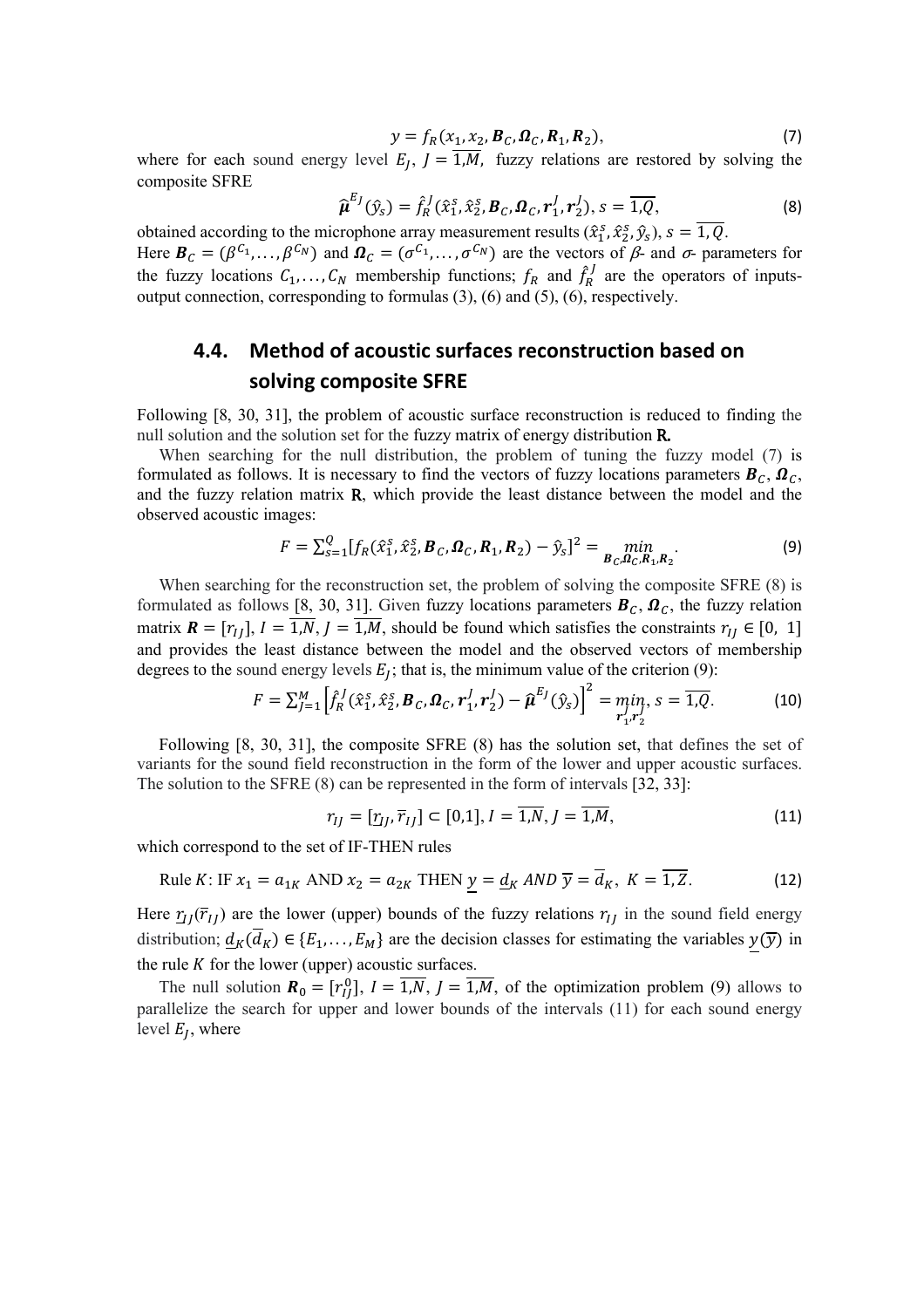$$
\overline{r}_{IJ}\in[r_{IJ}^0,1],\underline{r}_{IJ}\in[0,r_{IJ}^0].
$$

Following [8, 30–33], restoration of the acoustic image is accomplished by way of multiple solving the optimization problem (10). If  $R(t) = [r_{II}(t)]$  is some t-th solution of the optimization problem (10), then  $F(\mathbf{R}(t)) = F(\mathbf{R}_0)$ . When forming the intervals (11), the search space is restricted by the intervals  $r_{II}(t) \in [r_{II}(t-1), 1]$  for the upper bounds;  $r_{II}(t) \in$  $[0, r_{II}(t-1)]$  for the lower bounds. The search for the intervals (11) will go on until  $r_{II}(t) \neq$  $r_{II}(t-1)$ . If  $r_{II}(t) = r_{II}(t-1)$ , then  $\overline{r}_{II}(\underline{r}_{II}) = r_{II}(t)$ .

The genetic-gradient approach is proposed for solving the optimization problems (9), (10) [30–33]. When searching for the null distribution, the chromosome is defined as a string of binary codes of the fuzzy locations parameters  $\beta^{c_1}$ ,  $\sigma^{c_1}$  and the fuzzy relations  $r_{II}$ ,  $I = \overline{1,N}$ ,  $J = \overline{1/N}$  $1,M$ . When searching for the reconstruction set, the chromosome is separated for each sound energy level  $E_I$ , where the parameters  $r_{II}$  are recoded within the search space [8, 30, 31].

The cross-over operation is performed by exchanging parts of the chromosomes in the vectors of fuzzy locations parameters  $B_c$ ,  $\Omega_c$  and the matrix of fuzzy relations **R**. The fitness function is based on the criteria (9), (10). The criterion for stopping the algorithm is the absence of new upper and lower bounds for energy distribution (12) within a given time window of the microphone array [35].

When searching for the null distribution, the recurrent relations

$$
r_{IJ}(t+1) = r_{IJ}(t) - \eta \frac{\partial \varepsilon_t^0}{\partial r_{IJ}(t)};
$$
  

$$
\beta^{C_I}(t+1) = \beta^{C_I}(t) - \eta \frac{\partial \varepsilon_t^0}{\partial \beta^{C_I}(t)}; \quad \sigma^{C_I}(t+1) = \sigma^{C_I}(t) - \eta \frac{\partial \varepsilon_t^0}{\partial \sigma^{C_I}(t)},
$$
(13)

are used; and when searching for the reconstruction set, the recurrent relations

$$
r_{IJ}(t+1) = r_{IJ}(t) - \eta \frac{\partial \varepsilon_t}{\partial r_{IJ}(t)},
$$
\n(14)

are used [8, 30, 31], which minimize the criteria

$$
\varepsilon_t^0 = \frac{1}{2} (\hat{y}_t - y_t)^2,
$$
  
\n
$$
\varepsilon_t = \frac{1}{2} (\hat{\mu}_t^{E_J} - \mu_t^{E_J})^2.
$$

Here  $\hat{y}_t$ ,  $y_t$  are the observed and the model levels of acoustic energy at the *t*-th training step;  $\mu_{t}$  $\mu_t^{E_j}$ ,  $\mu_t^{E_j}$  are the observed and the model degrees of membership of field energy levels to the classes  $E_I$  at the t-th training step;  $r_{II}(t)$  are the fuzzy relations at the t-th training step;  $\beta^{C_I}(t)$ ,  $\sigma^{C_I}(t)$  are the parameters of membership functions for the fuzzy terms of sources locations at the *t*-th training step;  $\eta$  is a parameter of training.

For the discrete coordinate space of the microphone array, the partial derivatives included in (13), (14) are obtained using finite differences [31, 33, 35].

### **5. Results of the Acoustic Surface Reconstruction**

Terrain monitoring is carried out in order to detect zones of acoustic activity caused by emission of the sources or their groups belonging to certain power classes.

The output classes, the number of which is limited to 
$$
M = 7
$$
, are formed as follows:\n $[y, \bar{y}] = [50, 57] \cup [57, 64] \cup [64, 70] \cup [70, 78] \cup [78, 85] \cup [85, 92] \cup [92, 100].$ \n $\overline{E_1}$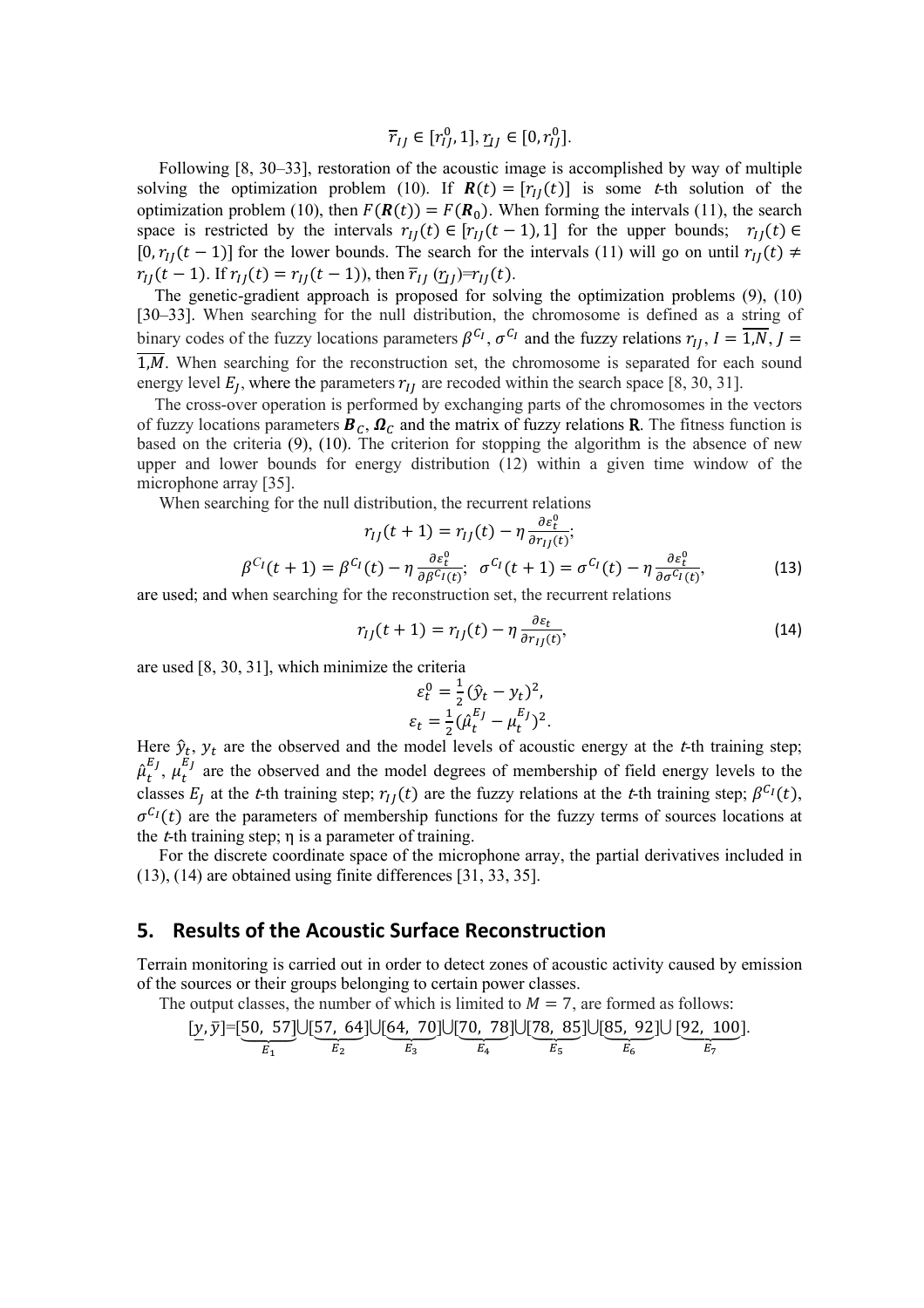The sound field with coordinates  $x_1 = x_2 \in [0,250]$  m is divided into sections with a step of 25 m. In this case, the number of input fuzzy terms is limited to  $k_1 = k_2 = 9$ , where

$$
c_{1,1+9} = c_{2,1+9} = near\ 25, 50, 75, 100, 125, 150, 175, 200, 225 \text{ m}.
$$

The real acoustic surface (Figure 1) is described using the set of rules presented in Table 1. For the observed data (Figure 2), the solution set of the composite SFRE (8) is presented in Table 2.

| Table 1                                               |  |
|-------------------------------------------------------|--|
| The rule set that describes the real acoustic surface |  |

|  |                 |                |                |                |                                | $\mathcal{X}_1$ |                 |                 |                           |                |
|--|-----------------|----------------|----------------|----------------|--------------------------------|-----------------|-----------------|-----------------|---------------------------|----------------|
|  | $x_2$           | $^{\sim}$ 25 m | $^{\sim}$ 50 m |                | $^{\sim}$ 75 m $^{\sim}$ 100 m | $^{\sim}$ 125 m | $^{\sim}$ 150 m | $^{\sim}$ 175 m | <sup>2</sup> 200 m 2225 m |                |
|  | $^{\sim}$ 25 m  | $E_1$          | E <sub>2</sub> | E <sub>2</sub> | $E_1$                          | $E_1$           | $E_{1}$         | $E_1$           | $E_1$                     | $E_1$          |
|  | $^{\sim}$ 50 m  | E <sub>2</sub> | $E_4$          | $E_3$          | E <sub>2</sub>                 | E <sub>2</sub>  | $E_1$           | $E_4$           | $E_3$                     | E <sub>2</sub> |
|  | $^{\sim}$ 75 m  | E <sub>2</sub> | $E_4$          | $E_3$          | E <sub>2</sub>                 | E <sub>2</sub>  | $E_4$           | $E_4$           | $E_3$                     | $E_3$          |
|  | $^{\sim}$ 100 m | $E_{2}$        | $E_4$          | $E_4$          | E <sub>2</sub>                 | E <sub>2</sub>  | $E_5$           | $E_5$           | $E_2$                     | E <sub>2</sub> |
|  | $^{\sim}$ 125 m | $E_{2}$        | $E_3$          | E <sub>2</sub> | $E_3$                          | $E_3$           | $E_3$           | $E_4$           | E <sub>2</sub>            | E <sub>2</sub> |
|  | $^{\sim}$ 150 m | E <sub>2</sub> | $E_4$          | E <sub>2</sub> | $E_3$                          | $E_3$           | $E_5$           | $E_4$           | E <sub>2</sub>            | E <sub>2</sub> |
|  | $^{\sim}$ 175 m | $E_3$          | $E_3$          | E <sub>2</sub> | $E_6$                          | $E_4$           | $E_6$           | E <sub>2</sub>  | $E_1$                     | E <sub>2</sub> |
|  | $^{\sim}$ 200 m | $E_3$          | $E_4$          | $E_5$          | $E_6$                          | E <sub>7</sub>  | $E_3$           | $E_2$           | $E_1$                     | E <sub>2</sub> |
|  | $^{\sim}$ 225 m | $E_{2}$        | $E_{2}$        | $E_4$          | $E_4$                          | $E_4$           | $E_5$           | $E_{2}$         | $E_{1}$                   | $E_1$          |
|  |                 |                |                |                |                                |                 |                 |                 |                           |                |

|  | "<br>I<br>۰. |  |
|--|--------------|--|
|--|--------------|--|

Solution set of the composite SFRE

|               |          |                |                |                                                                                                                                                                                                                                                                                                                                                                                         | THEN $y$     |              |           |                |
|---------------|----------|----------------|----------------|-----------------------------------------------------------------------------------------------------------------------------------------------------------------------------------------------------------------------------------------------------------------------------------------------------------------------------------------------------------------------------------------|--------------|--------------|-----------|----------------|
|               |          | E <sub>1</sub> | E <sub>2</sub> | $E_3$                                                                                                                                                                                                                                                                                                                                                                                   | $E_4$        | $E_5$        | $E_6$     | E <sub>7</sub> |
|               | $c_{11}$ | [0, 0.80]      | 0.69           | 0.44                                                                                                                                                                                                                                                                                                                                                                                    | 0.12         | 0            | $\Omega$  | 0              |
|               | $c_{12}$ | 0              | 0.85           | [0.22, 0.67]                                                                                                                                                                                                                                                                                                                                                                            | 0.48         | [0, 0.60]    | 0         | 0              |
|               | $c_{13}$ | [0, 0.73]      | [0.50, 1]      | [0, 0.46]                                                                                                                                                                                                                                                                                                                                                                               | 0.89         | [0.45, 0.71] | 0         | 0              |
|               | $c_{14}$ | [0, 0.64]      | 0.78           | 0.34                                                                                                                                                                                                                                                                                                                                                                                    | [0.23, 0.69] | 0.08         | [0.85, 1] | 0.72           |
| $x_1$         | $c_{15}$ | [0, 0.60]      | 0.95           | [0.41, 0.56]                                                                                                                                                                                                                                                                                                                                                                            | 0.70         | 0            | 0         | 0.91           |
|               | $c_{16}$ | [0, 0.53]      | 0.84           | 0.49                                                                                                                                                                                                                                                                                                                                                                                    |              | 0.73         | [0, 0.67] | 0              |
|               | $c_{17}$ | [0, 0.79]      | 0.90           | [0.34, 0.53]                                                                                                                                                                                                                                                                                                                                                                            | 0.72         | [0.49, 0.65] | 0         | 0              |
| IF<br>$x_{2}$ | $c_{18}$ | [0, 0.84]      | [0.71, 1]      | 0.82                                                                                                                                                                                                                                                                                                                                                                                    | [0, 0.67]    | 0.10         | 0         | 0              |
|               | $c_{19}$ | [0, 0.75]      | 0.86           | [0.15, 0.68]<br>[0.18, 0.61]<br>0.45<br>0<br>0<br>0<br>0<br>$\Omega$<br>0<br>0.16<br>0.49<br>0.68<br>0.45<br>[0, 0.62]<br>0<br>0<br>[0.21, 0.60]<br>[0, 0.53]<br>0.76<br>0.82<br>0<br>O<br>0.62<br>[0.36, 0.74]<br>0<br>0.78<br>0<br>[0.43, 0.64]<br>0.77<br>0.25<br>0.57<br>0<br>0<br>0.41<br>0.55<br>[0.19, 0.68]<br>0.84<br>0<br>[0, 0.49]<br>[0.25, 1]<br>0.78<br>0.81<br>0.65<br>0 |              |              |           |                |
|               | $c_{21}$ | [0, 0.62]      | [0.85, 1]      |                                                                                                                                                                                                                                                                                                                                                                                         |              |              |           |                |
|               | $c_{22}$ | [0, 0.80]      | [0.39, 0.73]   |                                                                                                                                                                                                                                                                                                                                                                                         |              |              |           |                |
|               | $c_{23}$ | [0, 0.54]      |                |                                                                                                                                                                                                                                                                                                                                                                                         |              |              |           |                |
|               | $c_{24}$ | [0, 0.46]      | [0.27, 0.69]   |                                                                                                                                                                                                                                                                                                                                                                                         |              |              |           |                |
|               | $c_{25}$ | 0              |                |                                                                                                                                                                                                                                                                                                                                                                                         |              |              |           |                |
|               | $c_{26}$ | 0              | [0.54, 1]      |                                                                                                                                                                                                                                                                                                                                                                                         |              |              |           |                |
|               | $c_{27}$ | 0              |                |                                                                                                                                                                                                                                                                                                                                                                                         |              |              |           |                |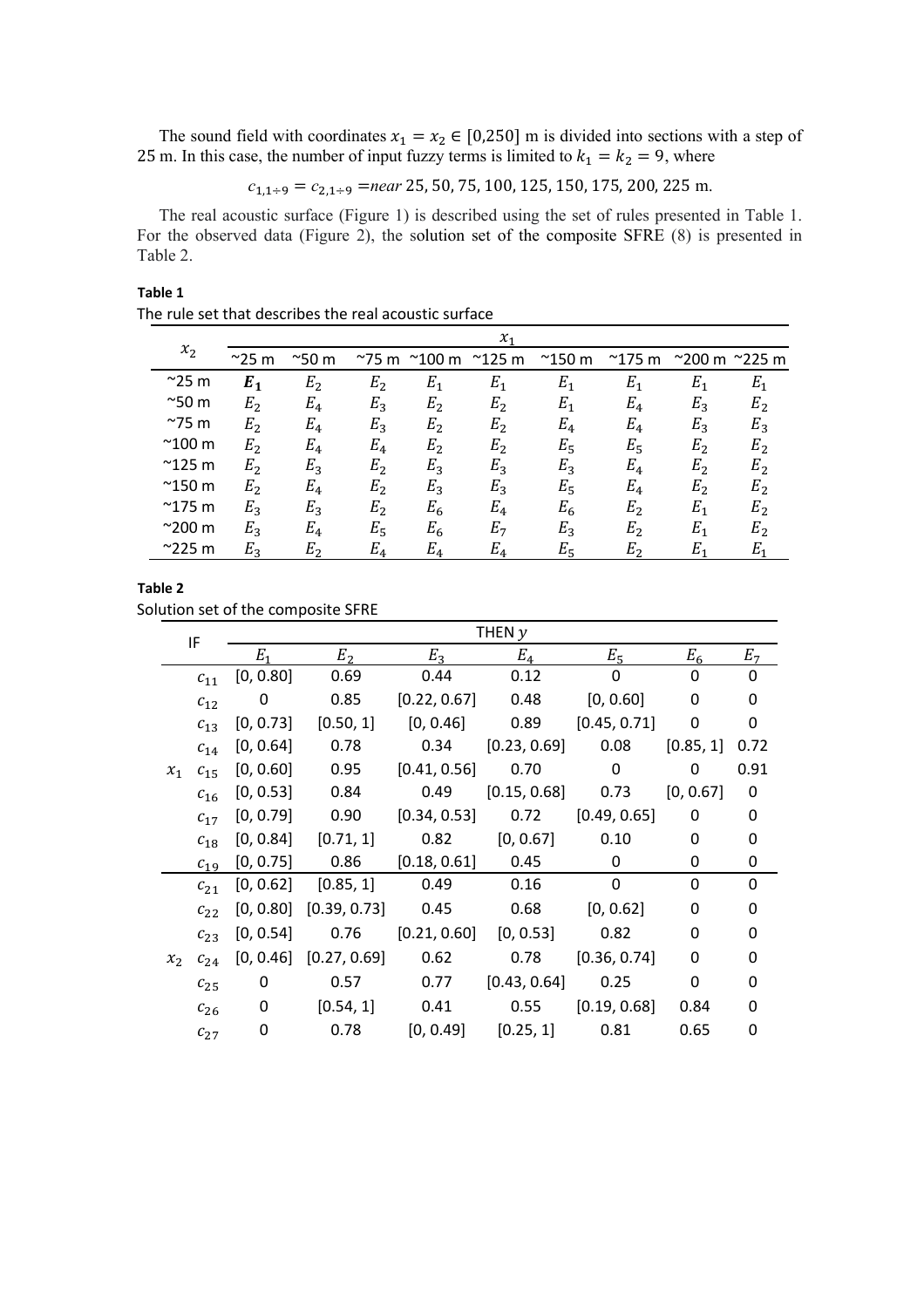|  | $c_{28}$ [0, 0.58] [0.35, 0.60] 0.39 [0, 0.64] [0.75, 1] 0.92 0.86 |                     |  |  |
|--|--------------------------------------------------------------------|---------------------|--|--|
|  | $c_{29}$ [0, 0.80] 0.64                                            | 0.45 [0.38, 1] 0.81 |  |  |

The solution set for the relational matrix corresponds to the rule set that defines the variants of acoustic field reconstruction presented in Table 3. Due to incomplete data, the interval rule is considered correct if the actual acoustic level  $E_I$  in Table 1 is embedded within the lower and upper acoustic levels in Table 3. The rule is considered incorrect if a different acoustic level is reconstructed instead of the acoustic level  $E_I$ . Incorrect rules are divided into rules from the contiguous and remote power classes. In Table 3, the contiguous (remote) incorrect rules are marked with  $*(**)$ .

In Table 1, the total number of rules  $Z = 81$  is distributed according to the sound energy levels as follows:

$$
z_1 = 12; z_2 = 29; z_3 = 16; z_4 = 15; z_5 = 5; z_6 = 3; z_7 = 1.
$$

The risk of incorrect reconstruction of the acoustic levels is presented in Table 4, where  $P_J^{\text{O}(C)}(P_J^{\text{O}(T)})$  – is the risk of reconstruction of the contiguous (remote) acoustic levels instead of the acoustic level  $E_I$ .

The probability of correct reconstruction of the acoustic surface is  $P^1 = 69/81 = 0.85$ . The risk of incorrect reconstruction is  $P^0 = 12/81 = 0.15$ , which is distributed to the risks of reconstruction of the contiguous (remote) acoustic levels  $P^{0(c)} = 10/81 = 0.12$  ( $P^{0(r)} =$  $2/81 = 0.03$ .

The obtained solutions provide the reconstruction of the acoustic field in the form of the lower and upper surfaces, which are shown in Figure 3 together with the real acoustic image.

|                 | $\chi_{\scriptscriptstyle 1}$ |                |                |                 |                 |                 |                 |                                 |                |
|-----------------|-------------------------------|----------------|----------------|-----------------|-----------------|-----------------|-----------------|---------------------------------|----------------|
| $x_2$           | $^{\sim}$ 25 m                | $^{\sim}$ 50 m | $^{\sim}$ 75 m | $^{\sim}$ 100 m | $^{\sim}$ 125 m | $^{\sim}$ 150 m | $^{\sim}$ 175 m | $^{\sim}$ 200 m $^{\sim}$ 225 m |                |
| $^{\sim}$ 25 m  | $E_{1-2}$                     | $E_{2-3}$      | $E_{1-2}$      | $E_{1-2}$       | $E_{1-2}$       | $E_{1-2}$       | $E_{1-2}$       | $E_{1-2}$                       | $E_{1-2}$      |
| $^{\sim}$ 50 m  | E <sub>2</sub>                | $E_{3-4}$      | $E_2^*$        | $E_{3-4}^*$     | $E_{1-2}$       | $E_2^*$         | $E_{4-5}$       | $E_{3-4}$                       | $E_4^{**}$     |
| $^{\sim}$ 75 m  | $E_{2-3}$                     | $E_{4-5}$      | $E_3$          | $E_{2-3}$       | $E_{1-2}$       | $E_{4-5}$       | $E_{4-5}$       | $E_{3-4}$                       | $E_{2-3}$      |
| $^{\sim}$ 100 m | $E_{2-3}$                     | $E_{3-4}$      | $E_{4-5}$      | E <sub>2</sub>  | $E_{1-2}$       | $E_{4-5}$       | $E_{4-5}$       | $E_{4}^{**}$                    | E <sub>2</sub> |
| $^{\sim}$ 125 m | E <sub>2</sub>                | $E_2^*$        | E <sub>2</sub> | $E_3$           | $E_{2-3}$       | $E_{3-4}$       | $E_{2-3}^*$     | E <sub>2</sub>                  | E <sub>2</sub> |
| $^{\sim}$ 150 m | E <sub>2</sub>                | $E_{4-5}$      | E <sub>2</sub> | $E_3$           | $E_{2-3}$       | $E_{5-6}$       | $E_{2-3}^*$     | E <sub>2</sub>                  | E <sub>2</sub> |
| $^{\sim}$ 175 m | $E_{2-3}$                     | $E_{3-4}$      | E <sub>2</sub> | $E_6$           | $E_{3-4}$       | $E_{5-6}$       | $E_3^*$         | $E_2^*$                         | E <sub>2</sub> |
| $^{\sim}$ 200 m | $E_{2-3}$                     | $E_4$          | $E_{4-5}$      | $E_{6-7}$       | $E_7$           | $E_3$           | $E_3^*$         | $E_{1-2}$                       | $E_{1-2}$      |
| $^{\sim}$ 225 m | $E_{2-3}$                     | $E_{2-3}$      | $E_3^*$        | $E_{3-4}$       | $E_{3-4}$       | $E_5$           | $E_{2-3}$       | $E_{1-2}$                       | $E_{1-2}$      |

**Table 3** The rule set that describes the lower and upper reconstructed acoustic surfaces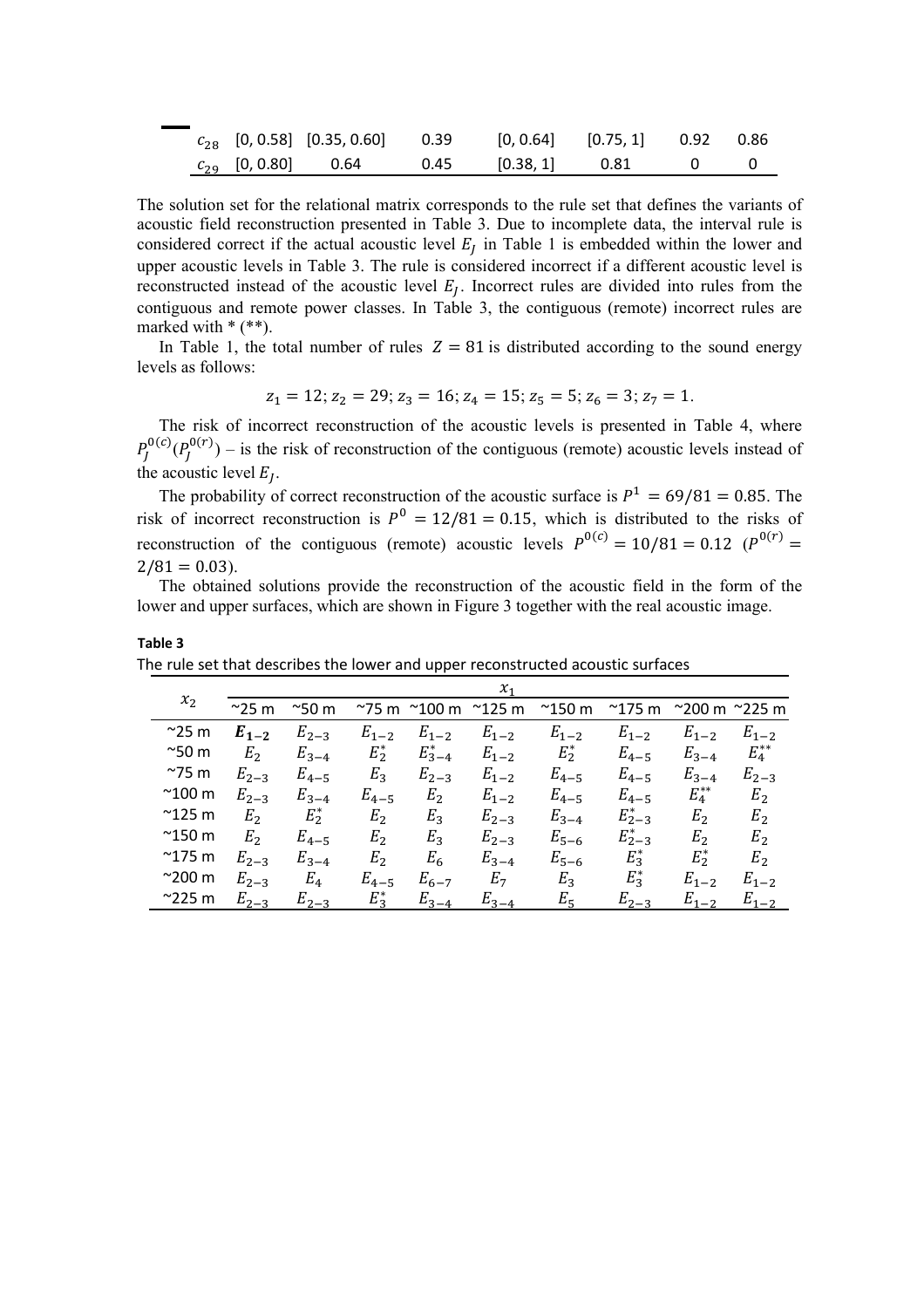|  | luality indicators of the reconstruction or acoustic levels |                        |             |             |              |                |     |  |  |  |  |
|--|-------------------------------------------------------------|------------------------|-------------|-------------|--------------|----------------|-----|--|--|--|--|
|  | Indicator                                                   | <b>Acoustic levels</b> |             |             |              |                |     |  |  |  |  |
|  | Е.                                                          |                        | E2          | Eπ.         | $E_{\rm E}$  | $E_{\epsilon}$ | E-7 |  |  |  |  |
|  | $P_I^1$                                                     | $10/12 = 0.83$         | 24/29=0.83  | 14/16=0.88  | $12/15=0.80$ |                |     |  |  |  |  |
|  | $P_t^{0(c)}$                                                | $2/12=0.17$            | $3/29=0.10$ | $2/16=0.12$ | $3/15=0.20$  |                |     |  |  |  |  |
|  | $p^{0(r)}$                                                  |                        | $2/29=0.07$ |             |              |                |     |  |  |  |  |

**Table 4** Quality indicators of the reconstruction of acoustic levels

To minimize processing time, the number of microphones is limited, provided that the risk of reconstruction remains acceptable. For the testing set of 170 acoustic images, the risk of reconstruction of the remote acoustic levels does not exceed  $P^{0(r)} = 0.05$ , which is permissible for the reconstruction of complex acoustic scenes on the terrain.



**Figure 3:** A comparison of the real and reconstructed image in the form of the lower (a) and upper (b) acoustic surfaces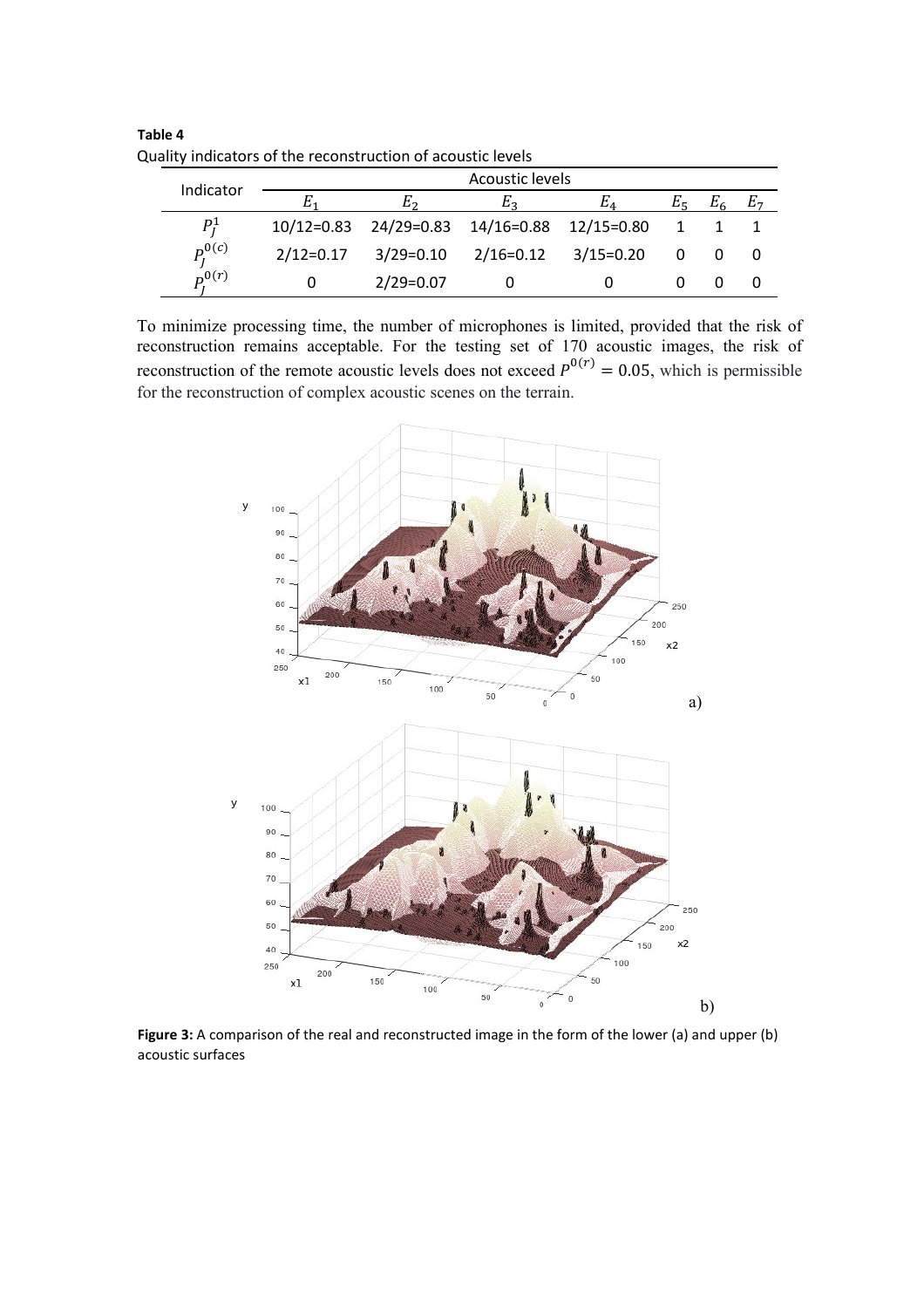## **6. Discussion of the Results of Effectiveness Estimation for Reconstruction of Acoustic Surfaces**

The experiment was conducted for equipment with the classical method of beamforming, which eliminates the multiple initialization for the location of sources or their groups. The comparison of the proposed method was carried out with the methods of acoustic field reconstruction [26– 28]. In [26–28] under similar measurement conditions, the contribution of each source (group of sources) to the total field energy is estimated on the basis of the genetic selection of the relational data model. Each variant of field reconstruction is described by the relational matrix, the search for which requires restarting the genetic algorithm. The number of sources is not limited. Instead, groups of sources are considered in some virtual acoustic volume, and the dimension of the relational matrix is determined by the number of such groups.

The principal difference of the given method is the possibility of simultaneous search for the lower and upper bounds of fuzzy relations for each power class of sound sources, that allows reducing the computational complexity.

Implementation of the models [26–28] with adjustment of the relational matrix requires solving the sequence of *V* optimization problems with *NM* parameters, where *V* is the number of variants of the field reconstruction. Reconstruction of the acoustic surface in the form of solutions of the composite SFRE requires solving the sequence of 2*VM* optimization problems with *N* parameters for the lower and upper bounds of fuzzy relations. Generation of the null distribution additionally requires solving the optimization problem with *NM*+2*N* variables for two-parameter membership functions.

The reduction in computational complexity allows to obtain the following time estimates. The time of acoustic field reconstruction was estimated for the maximum number of input terms  $k_1 = k_2 = 9$  according to the given size of the controlled area. For detailed reconstruction of the acoustic surface, the method can be applied to individual areas of the terrain. The time of generation for the lower and upper bounds of solutions using the principles of parallel computing does not exceed 3 s, which provides on-line reconstruction of the acoustic data stream (Intel Core i5-7400 3.0 Ghz processor). Reconstruction of the acoustic surface by the methods [26–28] is carried out with the delay of 7–8 s. Thus, the proposed method allows to halve the time window of the microphone array, i.e. double the frequency of reconstruction, that increases the reliability of terrain monitoring without attracting additional computing resources.

### **7. Conclusions**

For the acoustic surface generated by many sources, the model based on fuzzy rules and relations is proposed. The number of sources in the sound field is not limited. Instead, the number of input terms is limited by the size of the controlled area. For the available measurement data, the problem of acoustic surface reconstruction is reduced to the problem of identifying the matrix of fuzzy relations. In fuzzy relational calculus [9], this problem belongs to the class of inverse problems and requires solving the composite SFRE. Properties of the solution set allow avoiding the generation and selection of the source distribution parameters. The solution set is interpreted in the form of the set of if-then rules "fuzzy location – sound energy level".

For reconstructing the acoustic surface from incomplete data, the method based on solving the composite SFRE is proposed. The method provides the linguistic approximation of the acoustic image in the form of the lower and upper surfaces, where the number of reconstruction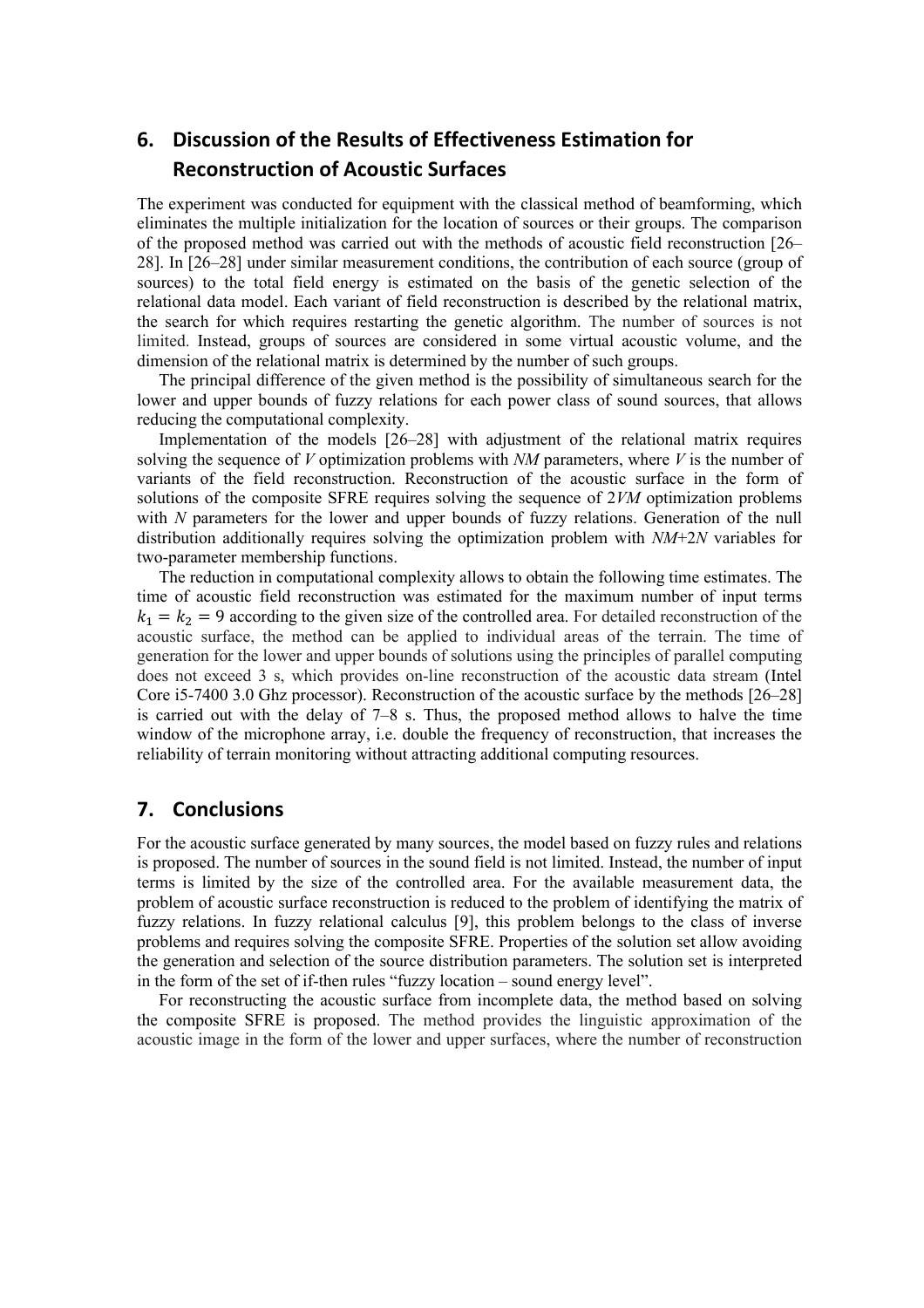variants is determined by the set of solutions for the relational matrix. To solve the inverse reconstruction problem, the genetic-gradient algorithm is used. Simplification of the reconstruction process is achieved due to the simultaneous search for the lower and upper bounds of solutions for each power class, that allows to increase the frequency of reconstruction when processing acoustic data streams. The method provides the minimum processing time while preserving the permissible risk of incorrect reconstruction of the acoustic field. For the testing set of acoustic images, the risk of incorrect reconstruction is evaluated by the comparison of the extracted rules and the rules which describe the real acoustic surface. The risk of incorrect reconstruction of the acoustic level is defined as the ratio of the number of rules from the contiguous and remote power classes to the total number of rules in the actual power class. The risk of incorrect reconstruction of the acoustic surface is defined as the average risk of incorrect reconstruction over all sound energy levels.

A further area of research is the development of a method for intelligent focusing of acoustic images by optimizing the fuzzy knowledge base that describes the acoustic surface. The problem is to choose the number of input terms, output classes and rules that provide the necessary or extreme levels of accuracy and reconstruction time.

### **8. Acknowledgements**

The paper was prepared within the 58–D–393 "Specialized AD systems for audio location and identification of objects on terrain" project.

### **References**

- [1] M[.Brandstein,](https://www.amazon.com/s/ref=dp_byline_sr_book_1?ie=UTF8&text=Michael+Brandstein&search-alias=books&field-author=Michael+Brandstein&sort=relevancerank) D[.Ward,](https://www.amazon.com/s/ref=dp_byline_sr_book_2?ie=UTF8&text=Darren+Ward&search-alias=books&field-author=Darren+Ward&sort=relevancerank) Microphone arrays: signal processing techniques and applications, Springer, Heidelberg, 2001
- [2] S.Rienstra, A.Hirschberg, An introduction to acoustics, Eindhoven University of Technology, Eindhoven, 2009
- [3] P.-A.Gauthier, C.Camier, Y.Pasco, A.Berry, M.-A.Delalay, Beamforming regularization matrix and inverse problems applied to sound field measurement and extrapolation using microphone array, [J.Sound Vib.,](https://www.sciencedirect.com/science/journal/0022460X) 330(24), 2011, pp. 5852–5877. [doi:10.1016/j.jsv.2011.07.022](https://doi.org/10.1016/j.jsv.2011.07.022)
- [4] B.Qiao, X.Zhang, J.Gao, X.Chen, Impact-force sparse [reconstruction from highly](https://www.sciencedirect.com/science/article/pii/S0022460X16300955)  [incomplete and inaccurate measurements,](https://www.sciencedirect.com/science/article/pii/S0022460X16300955) [J.Sound Vib.,](https://www.sciencedirect.com/science/journal/0022460X) 376, 2016, pp. 72–94. [doi:10.1016/j.jsv.2016.04.040](https://doi.org/10.1016/j.jsv.2016.04.040)
- [5] S.Finette, A stochastic representation of environmental uncertainty and its coupling to acoustic wave propagation, [J.Acoust. Soc. Am., 1](https://asa.scitation.org/journal/jas)20(5), 2006, pp. 2567–2579. [doi:10.1121/1.2335425](https://doi.org/10.1121/1.2335425)
- [6] X.Sheng, Y.H.Hu, Maximum likelihood multiple-source localization using acoustic energy measurements with wireless sensor networks, IEEE Trans. Signal Process., 53(1), 2005, pp. 44–53. doi:10.1109/TSP.2004.838930
- [7] A.P.Rotshtein, Intellectual technologies of identification: fuzzy sets, genetic algorithms, neural networks, UNIVERSUM, Vinnitsa, 1999
- [8] A.Rotshtein, H. Rakytyanska, Fuzzy Evidence in Identification, Forecasting and Diagnosis, volume 275 of Studies in Fuzziness and Soft Computing, Springer, Heidelberg, 2012. doi: 10.1007/978-3-642-25786-5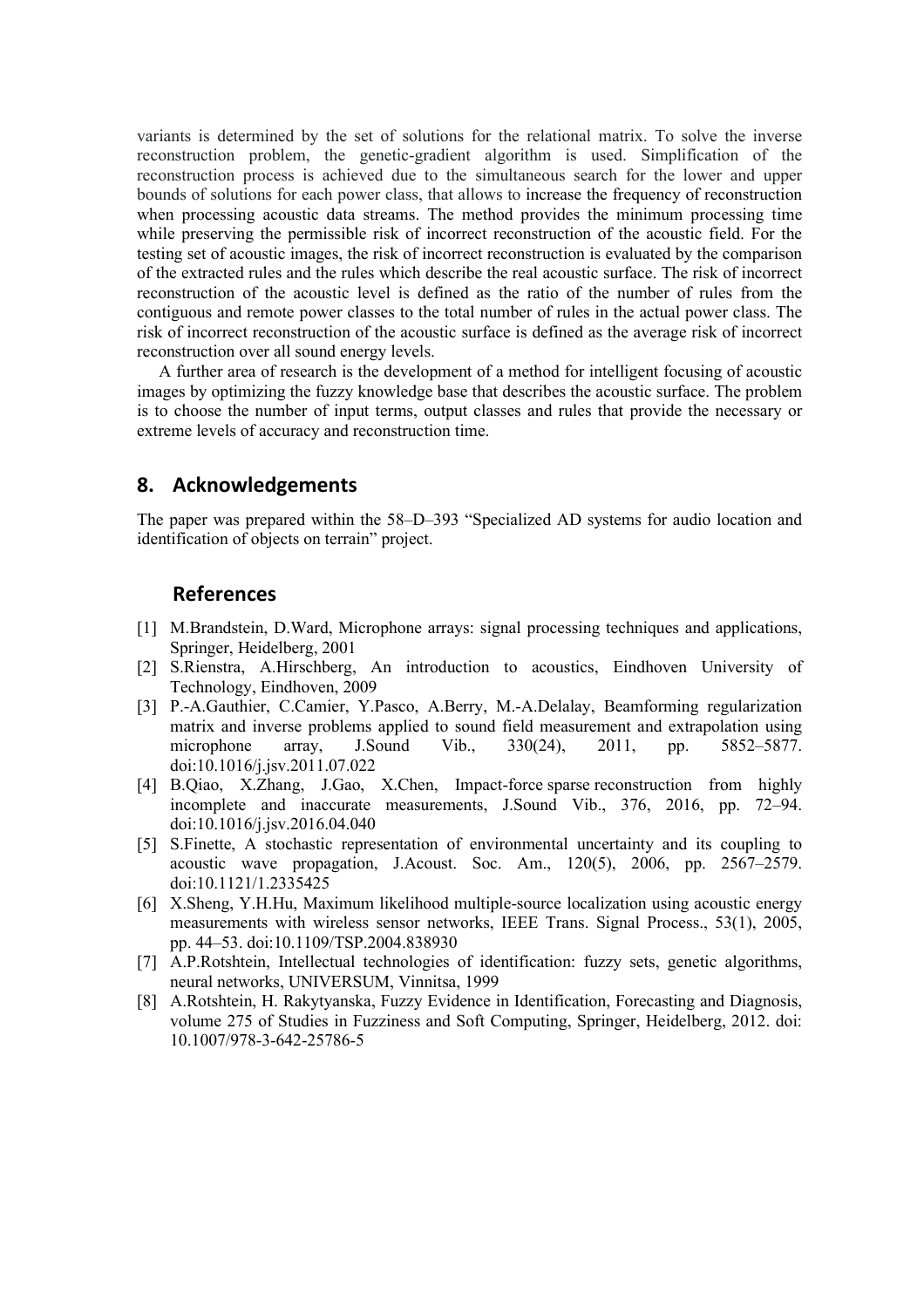- [9] K.Peeva, Y.Kyosev, Fuzzy Relational Calculus. Theory, Applications and Software, World Scientific, New York, 2004
- [10] L.Gilquin, P.Lecomte, J.Antoni, T.Le Magueresse, C.Marteau, Iterative positioning of microphone arrays for acoustic imaging, J. Sound Vib., 469, 2020, 115116. [doi:10.1016/j.jsv.2019.115116](https://doi.org/10.1016/j.jsv.2019.115116)
- [11] P.Chiariotti, G.Battista, M.Ettorre, P.Castellini, [Average acoustic beamforming in car](https://www.sciencedirect.com/science/article/pii/S0003682X17306618)  [cabins: An automatic system for acoustic mapping over 3D surfaces,](https://www.sciencedirect.com/science/article/pii/S0003682X17306618) [Appl. Acoust.](https://www.sciencedirect.com/science/journal/0003682X), [129,](https://www.sciencedirect.com/science/journal/0003682X/129/supp/C) 2018, pp. 47-63. doi[:10.1016/j.apacoust.2017.07.009](https://doi.org/10.1016/j.apacoust.2017.07.009)
- [12] G.Herold, E.Sarradj, Performance analysis [of microphone array methods,](https://www.sciencedirect.com/science/article/pii/S0022460X17303589) [J.Sound Vib.,](https://www.sciencedirect.com/science/journal/0022460X) 401, 2017, pp. 152-168. doi[:10.1016/j.jsv.2017.04.030](https://doi.org/10.1016/j.jsv.2017.04.030)
- [13] J.-H.Lee, Y.-H.Kim, Y.-H.Shin, Optimal sensor arrangement in random array for compressive-sensing based sound source identification, Mech. Syst. Signal Process., 133, 2019, 106296. doi[:10.1016/j.ymssp.2019.106296](https://ui.adsabs.harvard.edu/link_gateway/2019MSSP..13306296L/doi:10.1016/j.ymssp.2019.106296)
- [14] X.Wang, B.Quost, J.-D.Chazot, J.Antoni, Estimation of multiple sound sources with data and model uncertainties using the EM and evidential EM algorithms, Mech. Syst. Signal Process., 66–67, 2016, pp. 159–177. [doi:10.1016/j.ymssp.2015.06.011](https://doi.org/10.1016/j.ymssp.2015.06.011)
- [15] D.-Y.Hu, H.-B.Li, Y.Hu, Y.Fang, Sound field reconstruction with sparse sampling and the equivalent source method, Mech. Syst. Signal Process., 108, 2018, pp. 317–325. doi[:10.1016/j.ymssp.2018.02.031](https://ui.adsabs.harvard.edu/link_gateway/2018MSSP..108..317H/doi:10.1016/j.ymssp.2018.02.031)
- [16] C.-X.Bi, D.-Y.Hu, Y.-B.Zhang, W.-Q.Jing, [Identification of active sources inside cavities](https://www.sciencedirect.com/science/article/pii/S0022460X15001571)  [using the equivalent source method-based free-field recovery technique,](https://www.sciencedirect.com/science/article/pii/S0022460X15001571) [J. Sound Vib.,](https://www.sciencedirect.com/science/journal/0022460X) [346,](https://www.sciencedirect.com/science/journal/0022460X/346/supp/C) 2015, pp. 153–164. doi:10.1016/j.jsv.2015.02.023
- [17] P.Reche-Lopez, J.M.Perez-Lorenzo, F.Rivas, R.Viciana-Abad, [Binaural lateral localization](https://www.sciencedirect.com/science/article/pii/S0952197617303160)  [of multiple sources in real environments using a kurtosis-driven split-EM algorithm.](https://www.sciencedirect.com/science/article/pii/S0952197617303160) [Eng.](https://www.sciencedirect.com/science/journal/09521976)  [Appl. Artif. Intell.,](https://www.sciencedirect.com/science/journal/09521976) 69, 2018, pp. 137–146. [doi:10.1016/j.engappai.2017.12.013](https://doi.org/10.1016/j.engappai.2017.12.013)
- [18] J.Antoni, T.Le Magueresse, Q.Leclere, P.Simard, Sparse acoustical holography from iterated Bayesian focusing, J. Sound Vib., 446, 2019, pp. 289–325. iterated Bayesian focusing, J. Sound Vib., 446, 2019, pp. 289–325. doi[:10.1016/j.jsv.2019.01.001](https://ui.adsabs.harvard.edu/link_gateway/2019JSV...446..289A/doi:10.1016/j.jsv.2019.01.001)
- [19] I.Nowak, [Bayesian approach applied for thermoacoustic inverse problem,](https://www.sciencedirect.com/science/article/pii/S0360544217309908) [Energy,](https://www.sciencedirect.com/science/journal/03605442) [141,](https://www.sciencedirect.com/science/journal/03605442/141/supp/C) 2017, pp. 2519-2527[, doi:10.1016/j.energy.2017.05.193](https://doi.org/10.1016/j.energy.2017.05.193)
- [20] F.Grondin, F.Michaud, Lightweight and optimized sound source localization and tracking methods for open and closed microphone array configurations, Rob. Auton. Syst., 113. 2019, pp/ 63–80. doi[:10.1016/j.robot.2019.01.002](https://www.researchgate.net/deref/http%3A%2F%2Fdx.doi.org%2F10.1016%2Fj.robot.2019.01.002)
- [21] G.Battista, P.Chiariotti, M.Martarelli, P.Castellini, Inverse methods in aeroacoustic threedimensional volumetric noise source localization and quantification, J.Sound Vib., 473, 2020, 115208. [doi:10.1016/j.jsv.2020.115208](https://doi.org/10.1016/j.jsv.2020.115208)
- [22] P.Lecomte, Q.Leclere, S.Ollivier, [Equivalent source model from acousto-optic](https://www.sciencedirect.com/science/article/pii/S0022460X19301725)  [measurements and application to an acoustic pulse characterization,](https://www.sciencedirect.com/science/article/pii/S0022460X19301725) [J.Sound Vib.,](https://www.sciencedirect.com/science/journal/0022460X) 450, 2019, pp. 141–155. doi[:10.1016/j.jsv.2019.03.012](https://ui.adsabs.harvard.edu/link_gateway/2019JSV...450..141L/doi:10.1016/j.jsv.2019.03.012)
- [23] S.Forget, N.Totaro, J.L.Guyader, M.Schaeffer, Source fields reconstruction with 3D mapping by means of the virtual acoustic volume concept, J.Sound Vib., 381, 2016, pp. 48– 64. doi:10.1016/j.jsv.2016.06.019
- [24] C.Wang, Z.Qiu, Y.Li, Hybrid uncertainty propagation [of coupled structural–acoustic system](https://www.sciencedirect.com/science/article/pii/S0003682X15002509)  with [large fuzzy and interval parameters,](https://www.sciencedirect.com/science/article/pii/S0003682X15002509) [Appl. Acoust.,](https://www.sciencedirect.com/science/journal/0003682X) 102, 2016, pp. 62–70. doi:10.1016/j.apacoust.2015.09.006